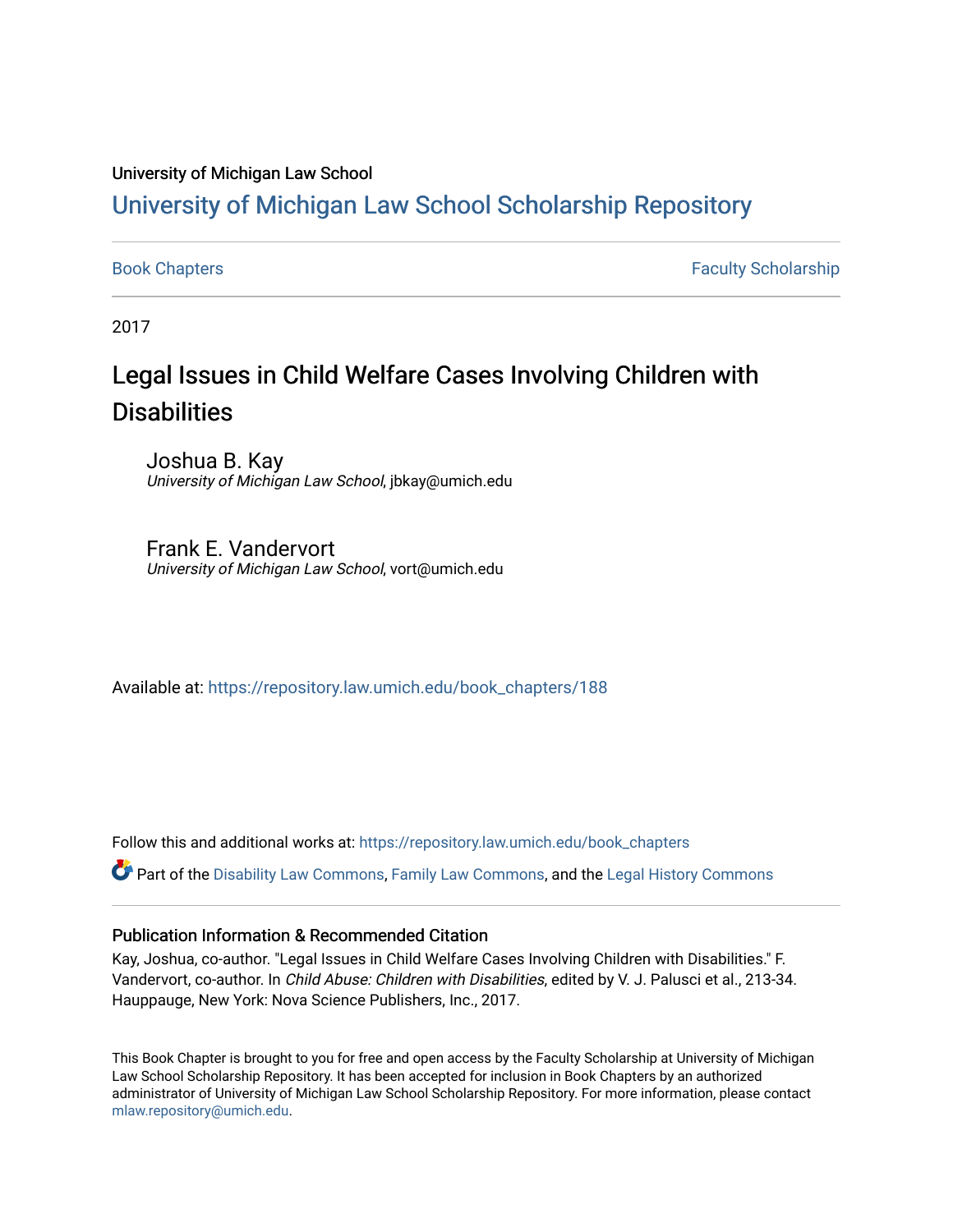*Chapter 12* 

# **LEGAL ISSUES IN CHILD WELFARE CASES INVOLVING CHILDREN WITH DISABILITIES**

# *Frank E Vandervort , JD and Joshua B Kay, PhD, JD*

University of Michigan Law School, Ann Arbor, Michigan, US

This chapter examines the legal framework applicable when child maltreatment and disability intersect. It begins with a brief description of the constitutional foundation for parent-child-state relations. It provides an overview of relevant federal child welfare laws, which today shape each state's child protection system. It then considers the application of various federal laws governing work with children and families when a child has a disability. In doing so, we consider the Americans with Disabilities Act, the Individuals with Disabilities Education Act, and Section 504 of the Rehabilitation Act, and we touch upon Social Security benefits for children. This chapter does not examine child well-being legislation that establishes and funds programs such as Temporary Assistance to Needy Families (TANF), Supplemental Nutrition Assistance Program (SNAP), or publicly funded health care for children such as the State Children's Health Insurance Program.

# **INTRODUCTION**

According to the Census Bureau in the United States (US), approximately 2.8 million school-aged children (ages 5–17 years) have a disability (1). These disabilities range from physical to cognitive, sensory to emotional. Having a disability may place a child at

 Correspondence: Professor Frank Vandervort, University of Michigan Law School, 701 S. State Street, Ann Arbor, Michigan 48109, United States. E-mail:vort@umich.edu.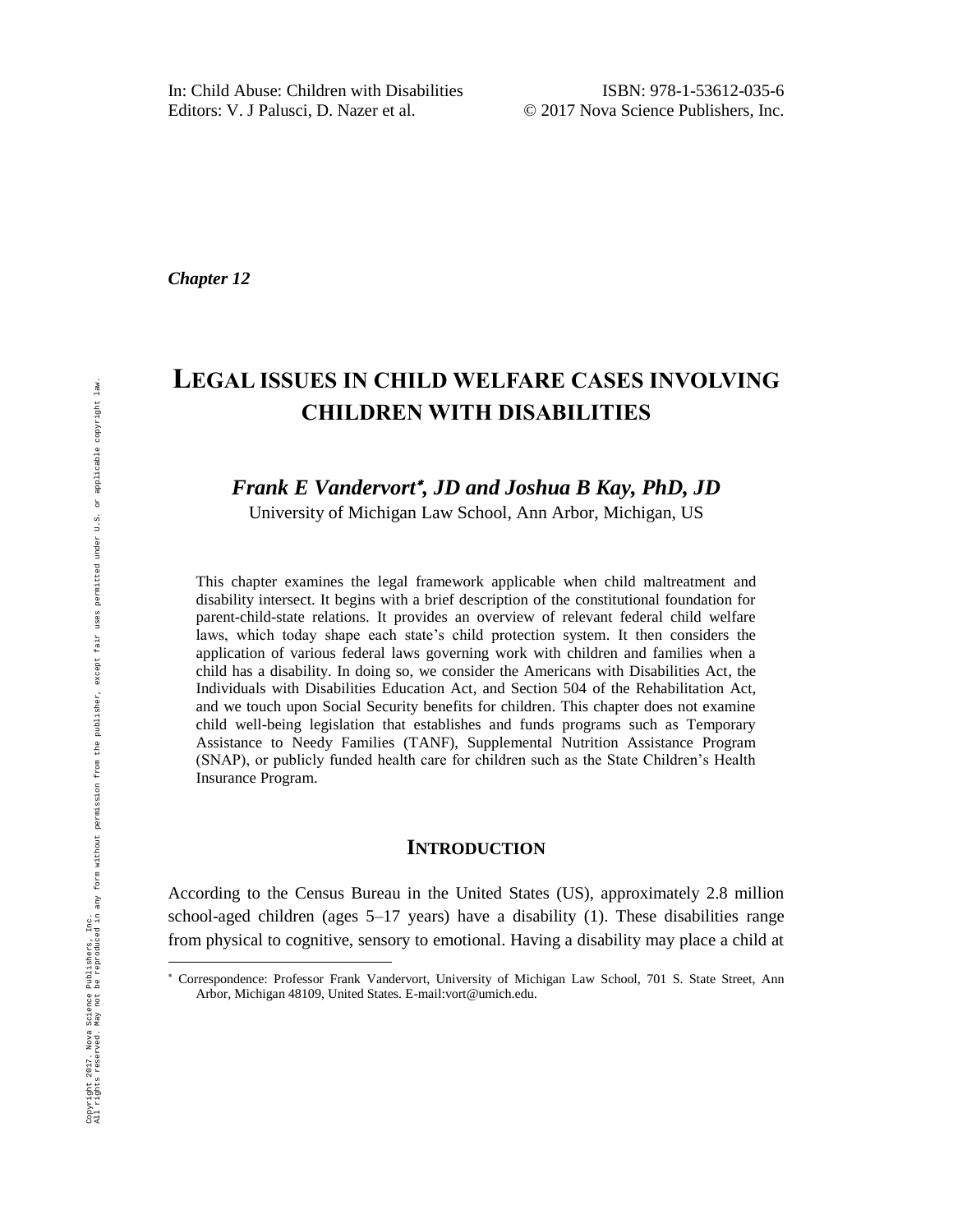higher risk for maltreatment. In turn, maltreatment may cause a child to have a disability, such as when a child suffers from an inflicted head injury. Inevitably, children with disabilities will come into contact with the child protective system. Nationally each year, the confirmed cases of child maltreatment approach 1,000,000, which involve some 3,000,000 children. Among these are hundreds of thousands of children with disabilities and maltreatment in the US who will be involved in disparate legal proceedings designed for one or the other, but not both.

#### **UNITED STATES CONSTITUTIONAL FRAMEWORK**

The Constitution of the United States does not explicitly mention parents, children or families. For nearly a century, though, the Supreme Court has interpreted the Constitution to protect the rights of parents to raise their children and the rights of children to benefit from familial attachment free from interference by governmental authorities. At the same time, the Court has recognized a compelling governmental interest in protecting children from maltreatment at the hands of their parents, guardians or custodian. The establishment of these rights is rooted in the xenophobia surrounding World War I (2).

Before the advent of World War I, most states in the country protected the right of parents to educate their children in the language of their choice. During that war, however, a number of states enacted legislation requiring that public school children be taught in English, and prohibited educational lessons taught in other languages. The State of Nebraska enacted one such law in April 1919, which "made it a misdemeanor to teach any subject in a foreign language, or any foreign language as a subject" (2).

A year after the statute was enacted, a county attorney entered the classroom in Hampton, Nebraska, where Robert Meyer was teaching in German. Meyer was charged with violating the statute prohibiting the use of any foreign language when teaching school children. He was convicted of the misdemeanor and given the minimum fine provided by the law, \$25. He appealed his conviction on grounds that the law prohibiting him from teaching in German violated his right to liberty under the Fourteenth Amendment to the Constitution, which provides that "No state shall … deprive any person of life, liberty, or property without due process of law" (3). The Nebraska Supreme Court upheld his conviction, and he appealed to the US Supreme Court.

In 1923, the Court issued its opinion in the case. The Court acknowledged that it had "not attempted to define with exactness the liberty thus guaranteed" (3). However, the court noted, "Without doubt, it denotes . . . the right of the individual . . . to marry, establish a home and bring up children . . . and generally to enjoy those privileges long recognized at common law as essential to the orderly pursuit of happiness by free men"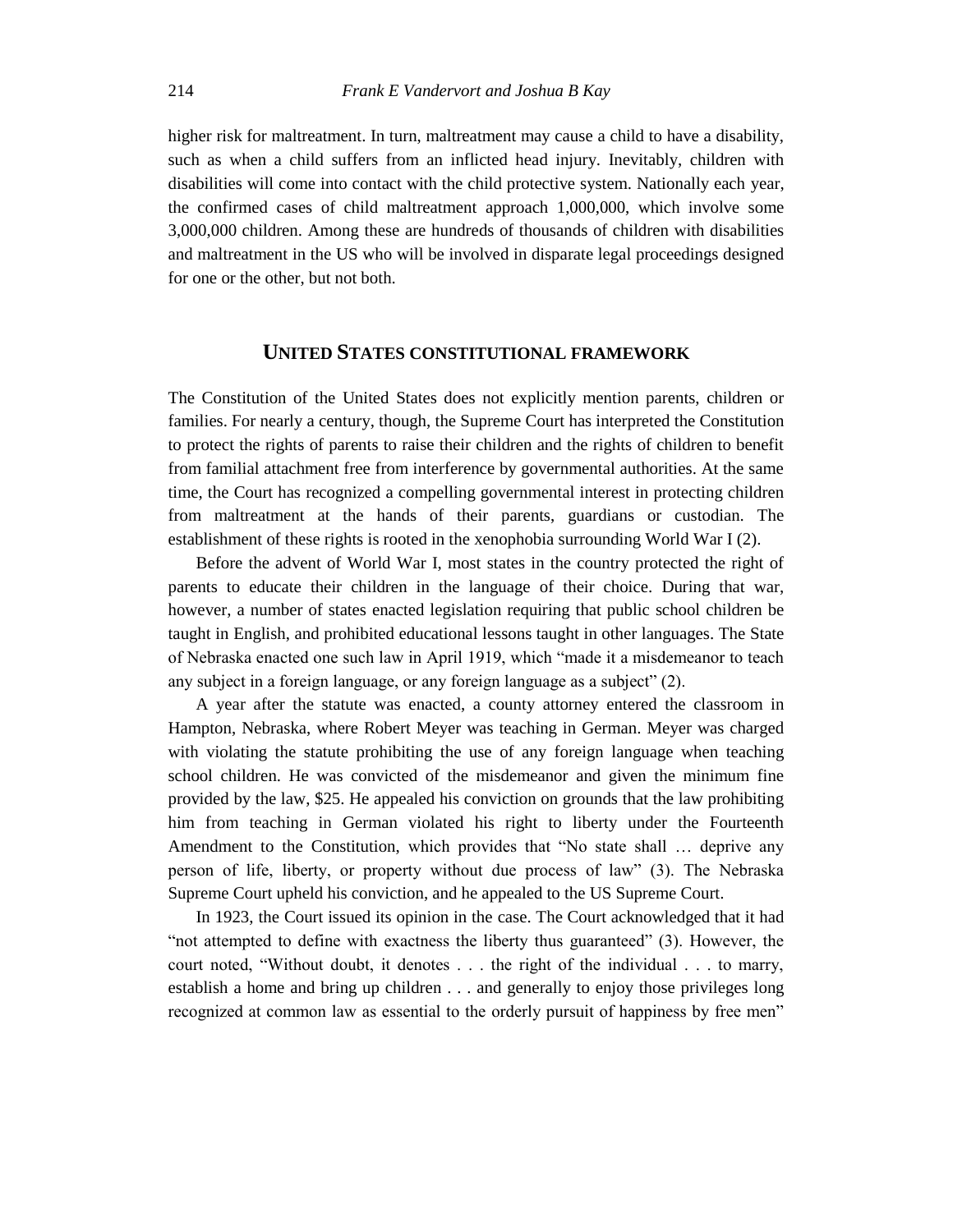(3). Thus, the court observed, "it is the natural duty of the parent to give his children education suitable to their station in life" (3). Because the parents of Mr. Meyer's students possessed this "natural duty," they had a right, protected by the liberty clause of the Fourteenth Amendment, to engage Mr. Meyer to fulfill this responsibility. Although the court recognized the State "may do much, go very far...in order to improve the quality of its citizens, physically, mentally and morally...the individual has certain fundamental rights which must be respected" (3).

Two years later, in *Pierce v. Society of Sisters* (1925), the Court held that the fundamental right established in *Meyer* extended to a parent's right to choose to educate his or her children in non-public, religious or military schools (4). In doing so, the Court observed that "The child is not the mere creature of the State; those who nurture him and direct his destiny have the right, coupled with the high duty, to recognize and prepare him for additional obligations" (4). Together, the *Meyer* and *Pierce* cases established the fundamental right of a parent to direct the upbringing of his or her child without undue interference from governmental authorities.

In both *Meyer* and *Pierce*, however, the Court made clear that State authorities are not entirely without power to regulate schools or, more broadly, parents' choices in directing their children's upbringing. The limitations on a parent's right to direct their children's upbringing were addressed in 1944. Massachusetts had enacted certain child labor laws, which prohibited children of certain ages from engaging in certain activities. Sarah Prince was charged with violating the law when she permitted her two children and a third child over whom she had legal guardianship to sell religious pamphlets for \$.05 on the streets of Brockton, Massachusetts. She was convicted of violating the law and appealed.

The case *Prince v Massachusetts* raised two issues related to the Constitutional right to liberty: 1) the right of a parent to direct a child's religious development; and 2) the right of the children to observe and participate his or her family's religious activities. In *Prince*, the Court more squarely articulated the sometimes adverse positions of the parent and the state vis-à-vis the child. The Court acknowledged both the parent's interest in raising her or his child without governmental interference and the right of the State, as the ultimate guardian of the child, to act to protect the child's welfare. The Court noted, "It is cardinal with us that the custody, care, and nurture of the child reside first in the parents" (5). But the Court went on to state that "the family is not beyond regulation in the public interest...neither the rights of religion nor rights of parenthood are beyond limitation. Acting to guard the general interest in youth's well-being, the state...may restrict the parent's control" in a number of ways, including by mandating school attendance and prohibiting child labor (5). Thus, the Court ruled, "the state has a wide range of power for limiting parental freedom and authority in things affecting the child's welfare" (5).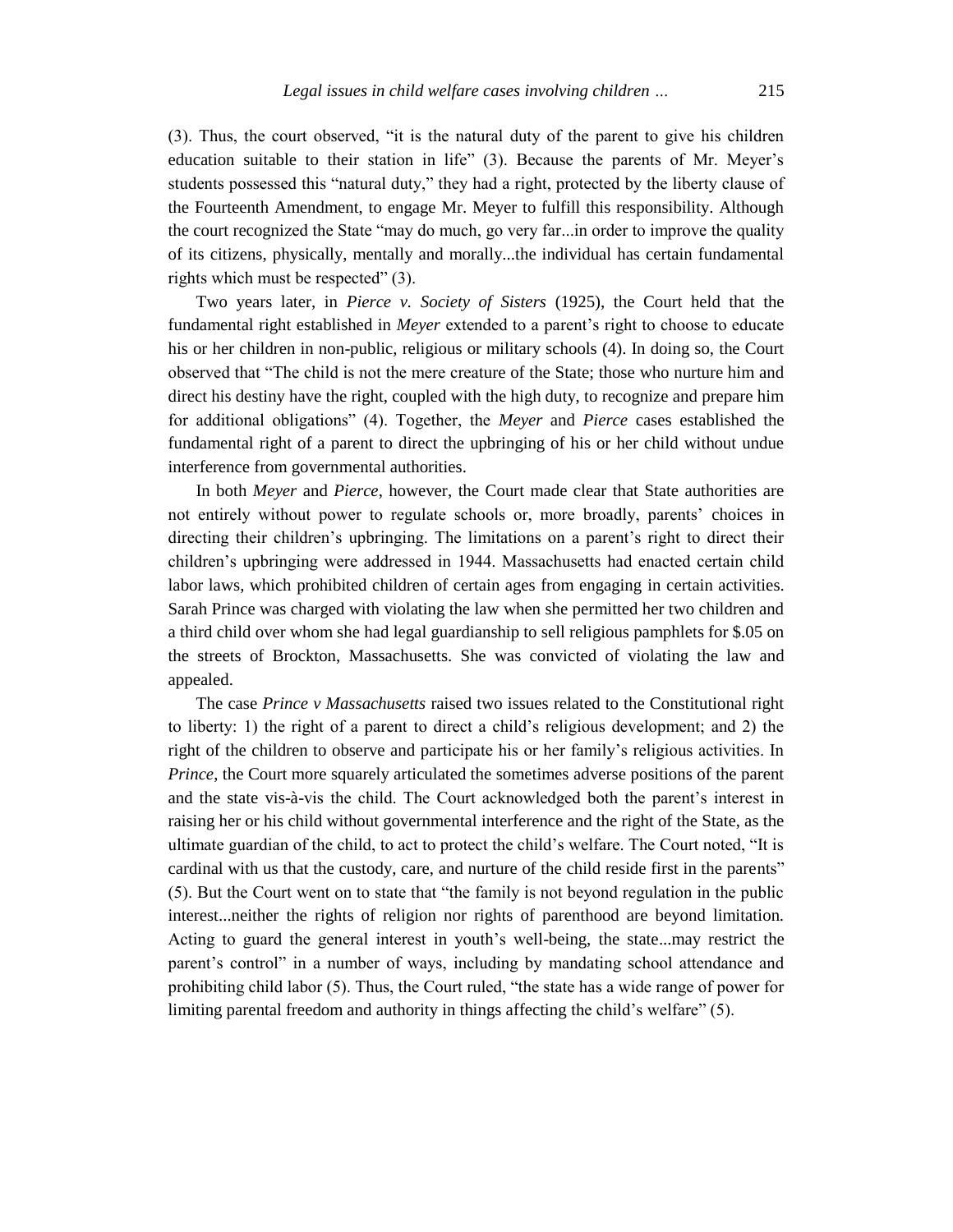What of the rights of children relative to the rights of the state and the parents in this mix? The rights of children in this triangle of rights are somewhat less defined. Courts have, however, recognized that, generally speaking, parents and children have reciprocal rights. Parents have the right to raise their children as they see fit and children have the right to benefit from the day-to-day nurturing provided by parents and to their benevolent decision-making (6). That is, parents have the right to care, custody and control in raising of their children and children have the right to benefit from that care and concern. However, "the power of the parent...may be subject to limitation under *Prince* if it appears that parental decisions will jeopardize the health or safety of the child, or have a potential for significant social burdens" (7).

In subsequent years, the Supreme Court has applied this basic doctrine balancing the rights of parents and the rights of state authorities to familial living arrangements (8), medical and mental health decision-making (6), and whether a grandparent has the right to visit a child over the objections of the custodial parent (9). The rule that pertains from the Court's cases, read together, is that a fit parent, one who has not been found to have maltreated his or her child, has the right in the first instance to raise his or her child as he or she sees fit. Parents' rights are weakest when they have been shown to have maltreated their child.

# **CHILD MALTREATMENT AND THE UNITED STATES CONSTITUTION**

The law begins with the presumption that a parent is fit and will, therefore, make parenting decisions that are in the best interests of her or his child. The Supreme Court has articulated the rationale for this presumption: "The law's concept of the family rests on the presumption that parents possess what a child lacks in maturity, experience and capacity for judgment required for making life's difficult decisions...[H]istorically, it has recognized that natural bonds of affection lead parents to act in the best interests of their children" (6). While the state may have a legitimate interest in separating a child from an abusive or neglectful (i.e., unfit) parent, the state has no legitimate interest in separating a child from a fit parent (10).

When one wishes to invoke the law in order to protect a child from parental neglect or abuse, that individual must assume the burden of demonstrating parental unfitness. In asserting the unfitness of a parent to parent his or her child, the law will not rest on presumptions, and the actual unfitness of the parent must be demonstrated (10). Thus, for example, where the State of Illinois enacted a law that presumed that all unmarried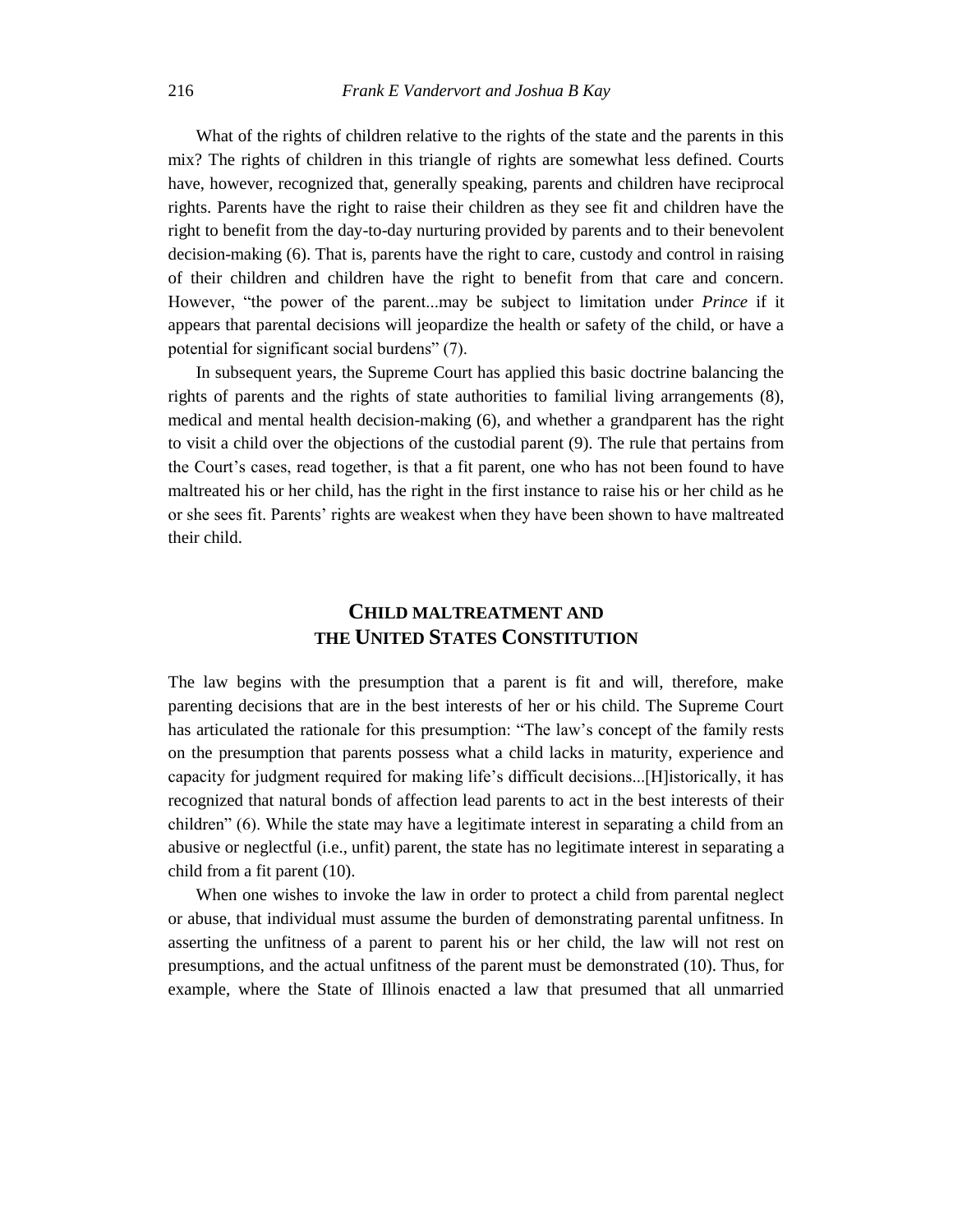fathers were unfit to provide care and custody for their children upon the death of the child's mother and automatically took the children into the foster care system, the Court held the law to be an unconstitutional violation of the father's right to both equal protection of the law due process of law (10). Under the state's statutory scheme, a mother, a married father or a divorced father had the right to have a hearing at which state authorities were required to demonstrate the parent's unfitness before their children could be removed. The statute, however, allowed the state to remove children from their father if he had never married their mother on the theory that because most unwed fathers were unfit, the children of all these fathers could be removed. The Supreme Court struck down this law, requiring that state authorities demonstrate that the particular father at issue is unfit to care for his children.

Cases involving the fathers of children present some unique legal challenges. While a child's mother is known, and her rights established, at the time of birth, the identity of a child's father may be more difficult to ascertain, and determination of his rights more complicated. In *Lehr v. Robertson*, the Supreme Court was required to define the rights of a father who was not married to the child's mother and who had never established a relationship with his child (11). Because the father did not grasp the opportunity to parent his child, he did not have the same rights as a father who had grasped that opportunity. In short, a father must actually exercise his parental rights and attend to his parental responsibilities or he may be deprived of his rights more easily than a father who has asserted them.

While parents and children possess reciprocal rights in their relationship with one another and share an interest in the preservation of their family free from governmental interference (12), there is no absolute constitutional right to remain together as a family, and state authorities, acting on the orders of a court, may remove a child from an abusive or neglectful parent's custody (13). Once a state trial court finds that a parent is unfit, the State's "urgent interest" in protecting the child from harm prevails over the parent's right to care, custody and control of the child.

While child protective services caseworkers may act to protect a child from harm by seeking to remove him from abusive or neglectful parents, the state is under no obligation to do so. Thus, where children's protective services were involved with a family but failed to remove the child from the parent's custody, the child could not successfully sue the state authorities after his father beat him causing extensive brain damage (13).

While the state may demonstrate parental unfitness by a preponderance of the evidence standard (i.e., that child maltreatment more likely than not occurred), it may not permanently terminate a parent's rights unless it can show by clear and convincing evidence that abuse or neglect has occurred (12). The Supreme Court has explained the need for this higher burden of proof: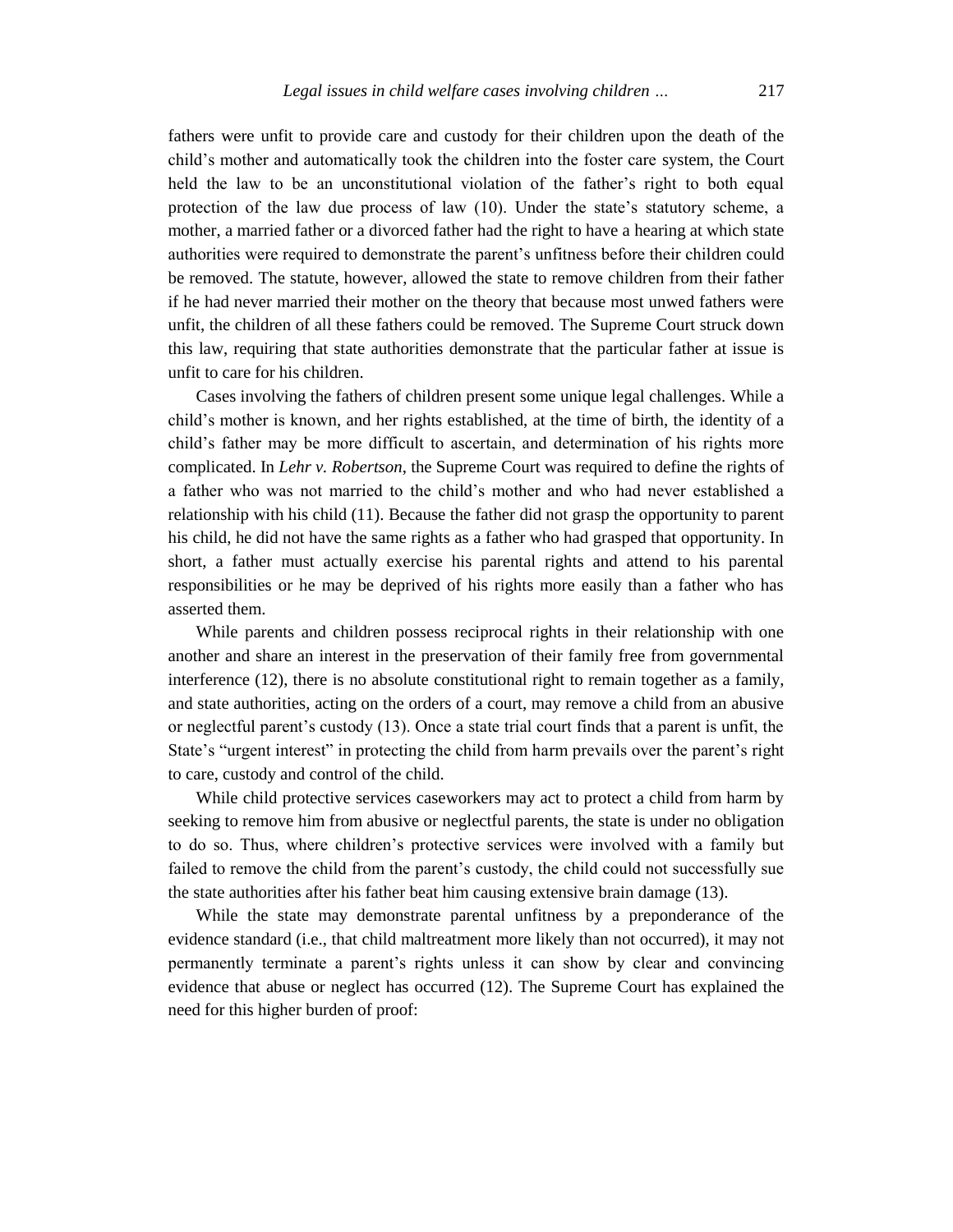The fundamental liberty interest of natural parents in the care, custody, and management of their child does not evaporate simply because they have not been model parents or have lost temporary custody of their child to the State. Even when blood relationships are strained, parents retain a vital interest in preventing the irretrievable destruction of their family life. If anything, persons faced with forced dissolution of their parental rights have a more critical need for procedural protections than do those resisting state intervention into ongoing family affairs. When the State moves to destroy weakened familial bonds, it must provide the parents with fundamentally fair procedures. (12)

Note that this standard applies only to non-Indian children. A higher standard, "beyond a reasonable doubt," applies to the termination of parental rights to an Indian child, as will be discussed more fully later in this chapter. While the Supreme Court has held that the Constitution does not require, as a matter of due process of law, that parents be appointed legal counsel in every case (15), most states, either in interpreting their constitutions (16) or by way of statutory enactment (17), provide for the appointment of a lawyer in every child protection proceeding at public expense if the parent is unable to afford one. Although appointment of legal counsel is not constitutionally required, the provision of a transcript of the trial court proceedings at public expense is mandatory if the parent is unable to afford to pay for the transcript to be produced (18). With this constitutional framework in mind, we will next consider the statutory schemes utilized by states to protect children from inadequate parenting.

#### **THE FEDERAL STATUTORY FRAMEWORK OF CHILD WELFARE CASES**

Every state has a statutory scheme for responding to alleged child maltreatment that occurs at the hands of a child's parents or legal custodians. (19) While these statutes differ in their particulars, they are substantially similar largely because of the federal government's involvement in funding child protection services since the mid-1970s. To understand how this came to be, it will be helpful to begin with a very brief history lesson.

The United States has always provided some mechanism by which the larger community can step in and assume the care of a child who is without parents or whose parents are unable or unwilling to provide an appropriate home. By the early 1800s, the doctrine of *parens patriae*—the notion that the sovereign was ultimately responsible for safeguarding the welfare of those who lacked legal capacity—was well-established in American law. Where children were placed when their parents were unable to provide and appropriate home has changed over time, from basically indenturing them to placing them in congregate care facilities, to foster family homes.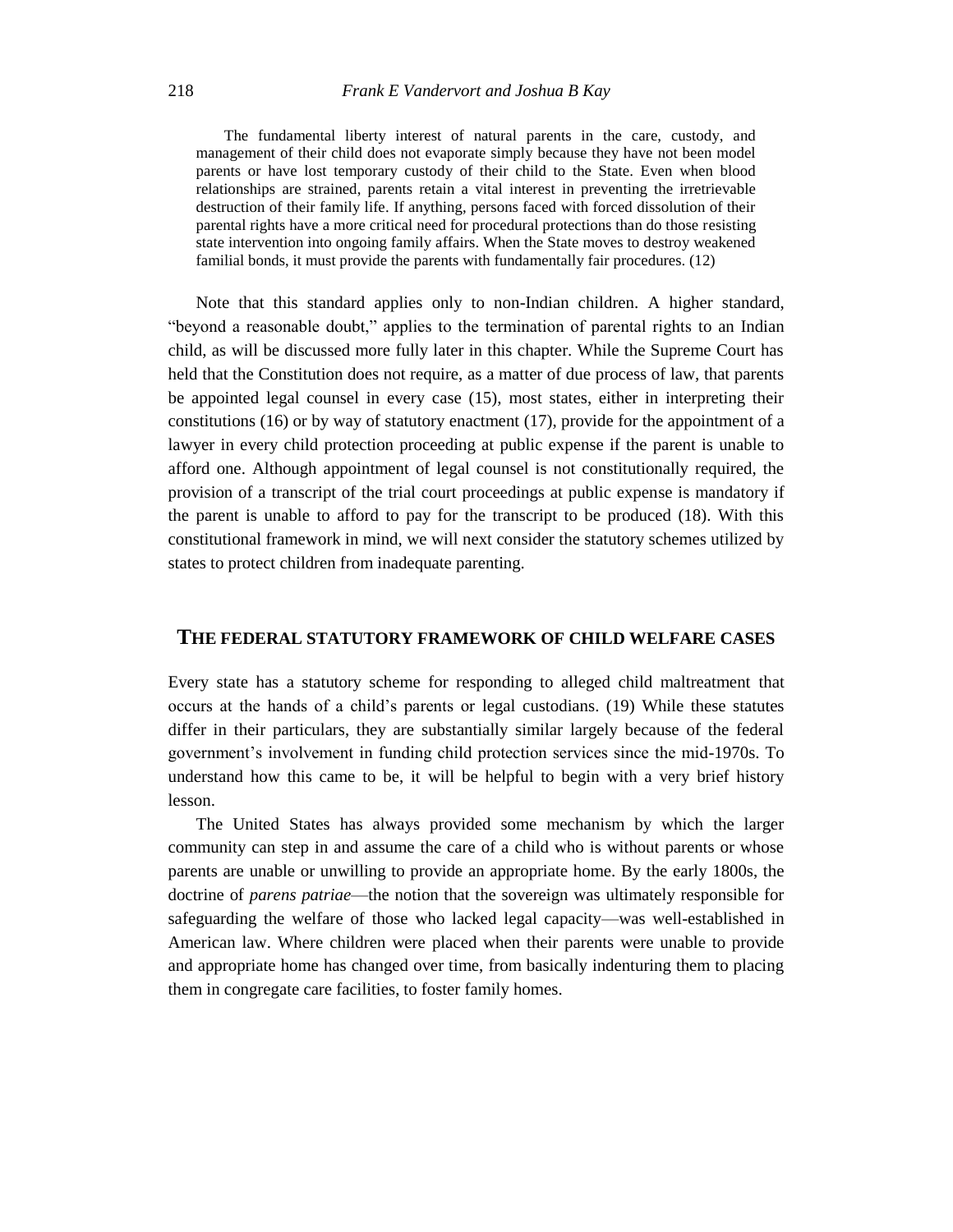In the 1960s, in the wake of the publication of the Kempe et al. seminal paper "The battered child syndrome" in the Journal of the American Medical Association (20), states began to enact laws requiring physicians and other professionals to report cases of suspected child abuse to state authorities (21). Those laws were expanded over time to broaden both what was to be reported—e.g., child neglect and sexual abuse in addition to physical abuse—and categories of professionals who were mandated to report their concerns— initially only medical professionals were required to report, but that was expanded to social workers, teachers and others professionals who come into frequent contact with children. These laws resulted in substantial increases in the number of abused and neglected children coming to the attention of state child protection authorities.

By the mid-1970s, there were about a half-million children in the foster care system nationwide. It was not unusual for children entering the foster care system to remain in the system for years with no effort being made either to reunify them with their families of origin or to move them into alternative permanent homes. This phenomenon came to be known as foster care "limbo" and was accompanied by another phenomenon, foster care "drift," in which children would often move from home to home. Children remained in foster homes for so many years that the United States Supreme Court was called on in *Smith v. Organization of Foster Families for Equality and Reform* to determine whether long-term foster families had the same or similar constitutional rights as biological families. Eventually, these concerns were brought to the attention of Congress, which enacted legislation intended to bring about reform of the nation's child protection systems. Space limitations do not permit a detailed discussion of federal child welfare law.

#### **CHILD ABUSE PREVENTION AND TREATMENT ACT**

The United States is a federal system, which means that some matters of public policy are handled by the federal government while others are handled by the individual states. Legal issues relating to families are regulated by the states. The federal government may influence state policy by enacting legislation pursuant to its spending authority and placing conditions on the receipt of federal money. In the child protection arena, the federal government has established a stream of funding that allows the states to draw down large amounts of federal money if they design their state child protection systems to meet federal standards.

The first such statute that Congress enacted was the Child Abuse Prevention and Treatment Act (CAPTA). Signed into law in 1974, and repeatedly amended and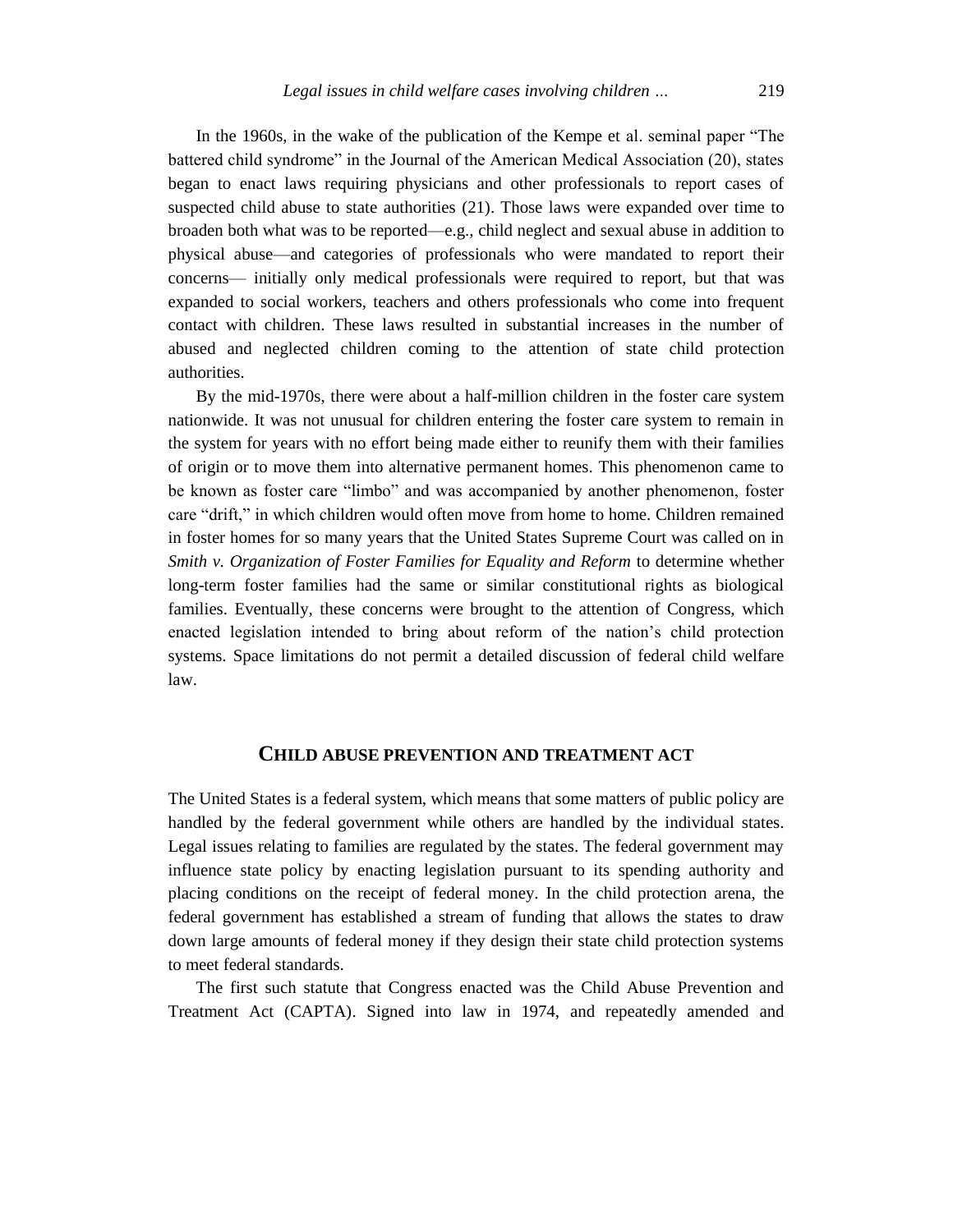reauthorized since, CAPTA provides support for state systems of preventing and responding to reported cases of child maltreatment. CAPTA also provides funding to support research into all aspects of child maltreatment—causes, prevention, and consequences—as well as program evaluation and technical assistances to states, Indian tribes and non-profit organizations (22).

# **ADOPTION ASSISTANCE AND CHILD WELFARE ACT OF 1980**

Concerned about the number of children in foster care, the length of time they remained in what was intended to be a temporary system, and placement instability, in 1980, Congress passed and the President signed into law the Adoption Assistance and Child Welfare Act of 1980. This statute added two sections to the Social Security Act to provide funding to states to address child protection. Broadly speaking, this statute, which, like CAPTA, has been amended and reauthorized repeatedly since its initial enactment, has three purposes: 1) reducing the number of children entering foster care; 2) shortening stays in foster care; and 3) moving children to permanent homes, either through return to their family of origin, or, when return home is not possible, moving children into adoptive homes. We will look at each of these goals in a bit more detail.

To reduce the number of children entering foster care, the law required that state child welfare authorities make "reasonable efforts" to prevent children from entering the system by developing programs to provide in-home services to children and their families aimed at maintaining the family. To accomplish this, Congress added Title IV-B to the Social Security Act, which funnels federal money to states to prevent the removal of maltreated children from their homes. In response, states developed intensive family preservation programs which seek to address the family's needs and problems in functioning in order that children may remain safely in their homes.

Next, the statute addressed those cases in which the child cannot be safely maintained in the home and must be removed. To accomplish this, Congress created Title IV-E of the Social Security Act. The law incentivizes states to make "reasonable efforts" to return children to their families. To accomplish this goal, state child protection authorities are required to develop individualized case plans aimed at addressing the needs of individual family members such as drug or mental health treatment for parents and medical and mental health care for the children. The aim of the service plan is to resolve the problems in functioning that lead to the child's removal and facilitate the safe return of the child to the custody of his or her parents.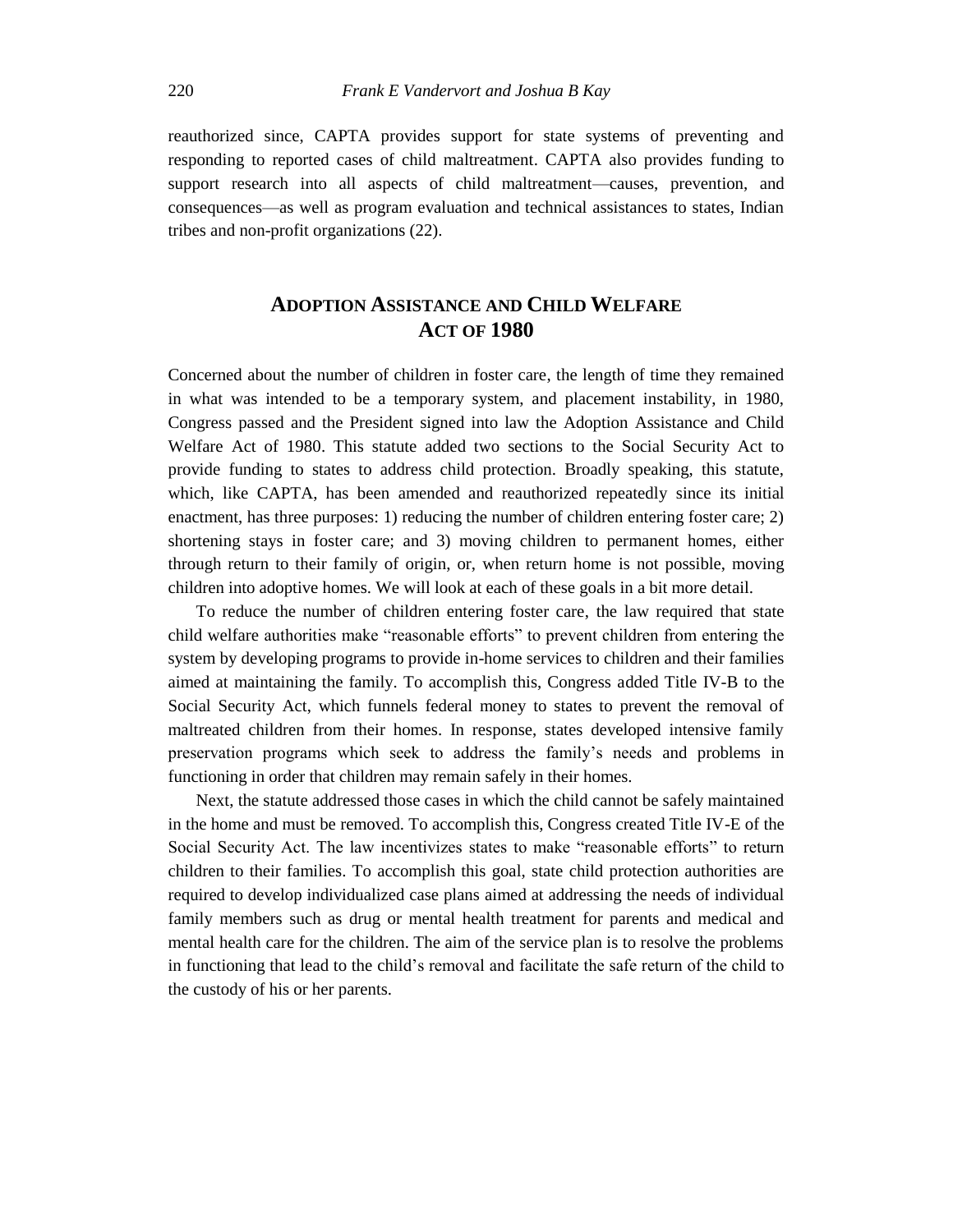The third requirement of the statute is that states consider "the child's sense of time." rather than adult's sense of time. Generally, Congress determined that children need decisions about returning home or being freed for adoption to be made much more quickly than was happening before the enactment of the stature. Thus, the law required that states hold permanency planning hearings (PPH) after a child had been in foster care for a designated period of time. Originally, the PPH was to be held 18 months after the child entered foster care. That requirement was subsequently shortened to one year.

Finally, the 1980 law provided a package of adoption incentives that were intended to move children from temporary foster care into permanent homes. These incentives include the state rather than the adoptive family paying for the costs of the adoption (e.g., court fees) and by providing both cash assistance and medical benefits for special needs children (e.g., children with disabilities and older children).

In the early 1980s, these statutes began to have their intended impact, the numbers of children entering foster care edged down slightly. But then two phenomena converged to increase the numbers of children entering care. First, a more conservative federal government began to cut public benefits available to families, increasing the risk of child maltreatment. Secondly, the combination of the crack cocaine epidemic and the advent of HIV/AIDS had devastating impacts on certain communities. The need for foster care increased.

A related problem also emerged. In the 1980 law, Congress never defined what it meant by "reasonable efforts," and many states, in part as a means of saving money, defined it to mean every conceivable effort had to be made before a child could be removed from the home. That is, states began to overuse intensive family preservation programs beyond their capacities, which resulted in a number of high profile child deaths and many lesser harms inflicted on children (23).

# **ADOPTION AND SAFE FAMILIES ACT**

As a result, in 1997, Congress passed and President Clinton signed into law the Adoption and Safe Families Act (ASFA), which was intended to clarify the intent of Congress regarding the 1980 Act in general and the "reasonable efforts" requirement in particular. While it renewed the federal government's commitment to family preservation, it made clear that children's health and safety are to be the paramount concerns of the nation's child protection systems.

The ASFA maintained the basic framework of the 1980 Act but made a number of adjustments and clarifications. The new law tightened the timeline for permanency planning hearings from 18 months to one year. It also made clear that there is a set of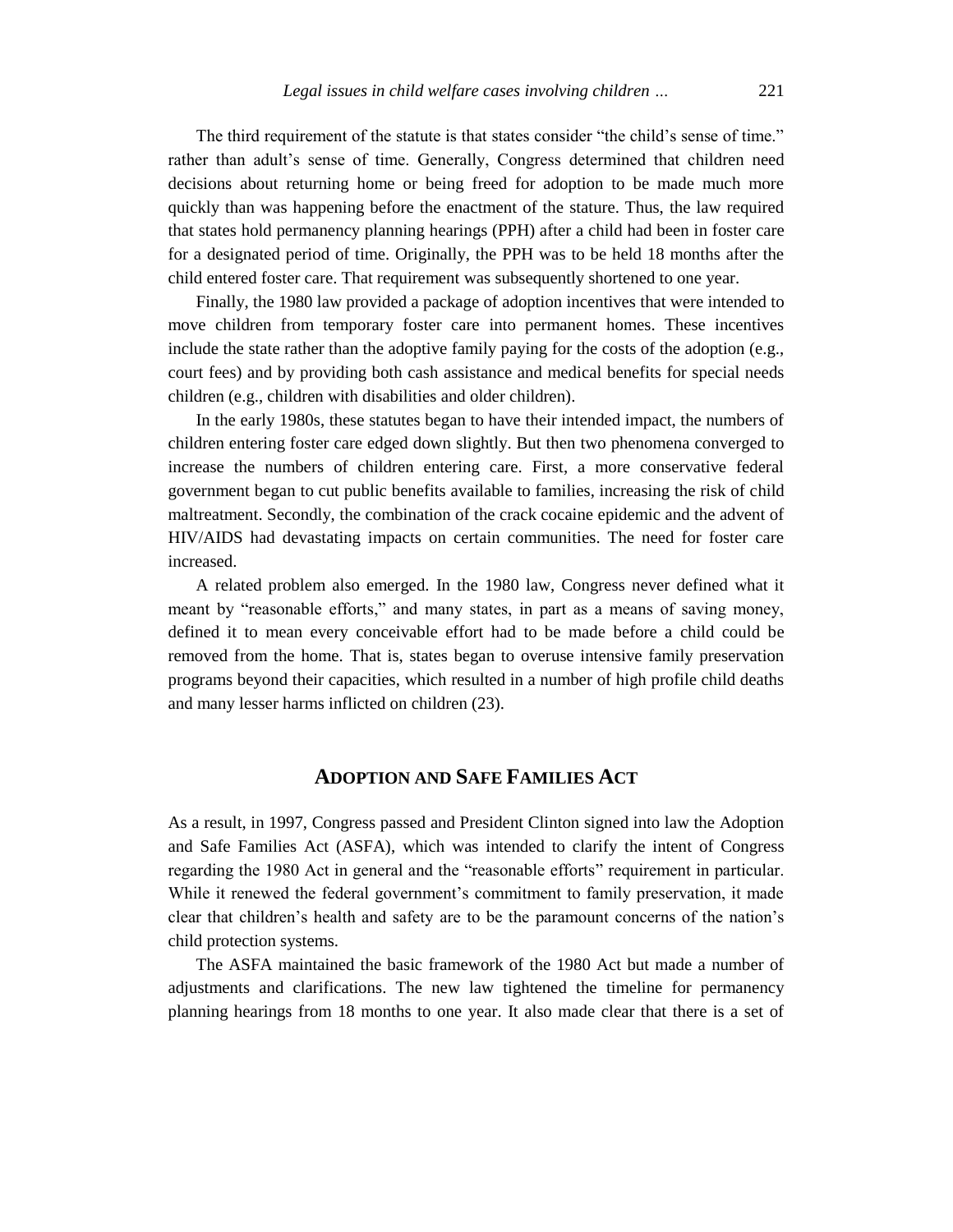cases involving very serious child maltreatment—e.g., death of a child, torture of a child—in which "reasonable efforts" shall not be made to preserve or reunify the family, and the state authorities are mandated to seek the termination of the parents' rights immediately.

Next, ASFA permitted each state to define for itself a category of "aggravated circumstances" cases in which state authorities may determine that "reasonable efforts" to either preserve or reunify a family are unnecessary, and thereby permit the child protection agency to pursue immediate termination of parental rights. While each state is free to define this group of cases for itself, the federal legislation suggests that appropriate circumstances for its use include abandonment, chronic abuse, and sexual abuse.

The final major change in the law under ASFA is that the state child welfare agency may seek, and the juvenile or family court may grant, termination of parental rights in any case without making "reasonable efforts" to preserve or reunify the family if the specific circumstances warrant such action. Illinois is one state that has codified this possibility. It statute provides that parental rights may be terminated "in those extreme cases in which the parent's incapacity to care for the child, combined with an extremely poor prognosis for treatment or rehabilitation, justifies expedited termination of parental rights"  $(24)$ .

In the wake of ASFA's enactment a number of states have adopted definitions of "reasonable efforts" in order to guide state child welfare authorities and courts in making decisions about whether this requirement has been complied with. For instance, Missouri law provides as follows:

"Reasonable efforts" means the exercise of reasonable diligence and care . . . to utilize all available services related to meeting the needs of the juvenile and the family. In determining reasonable efforts to be made and in making such reasonable efforts, the child's present and ongoing health and safety shall be the paramount consideration. In support of its determination of whether reasonable efforts have been made, the court shall enter findings, including a brief description of what preventive or reunification efforts were made and why further efforts could or could not have prevented or shortened the separation of the family. The [state child welfare authorities] shall have the burden of demonstrating reasonable efforts. (25)

ASFA also permitted the use of concurrent planning, which allows state child protection authorities to simultaneously seek to reunify the family and develop an alternative plan in the event that reunification services are not successful. By engaging in the duel planning process, children's stays in foster care can be shortened and they can achieve permanency more quickly. The law also expanded permanency options to include both permanent legal guardianship and a designation called "another planned permanent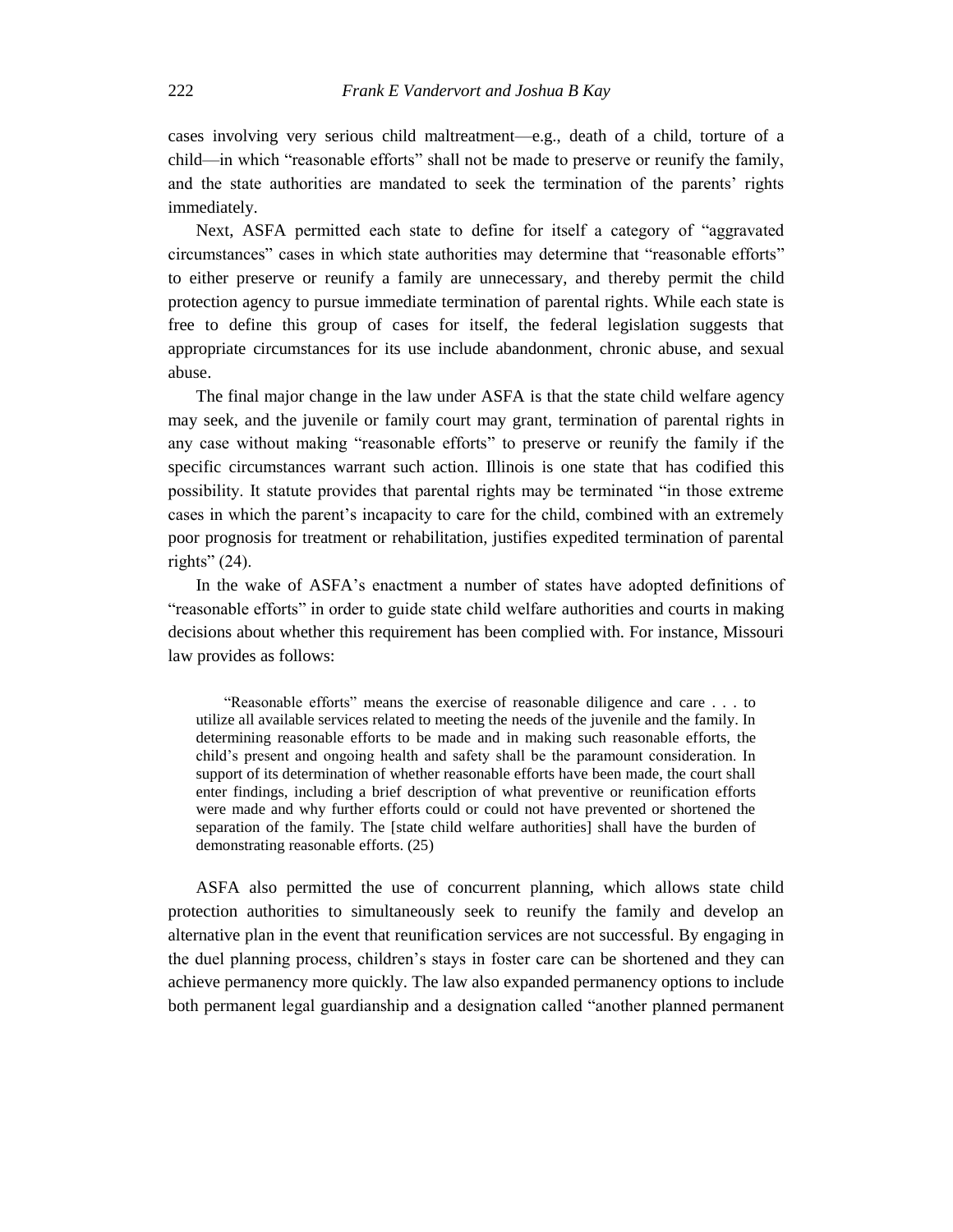living arrangement," which is typically used in cases of older foster children who can neither be returned to their families of origin nor placed for adoption, and includes alternatives such as independent living or, perhaps, discharge into the adult foster care system for incapacitated adults.

# **MULTIETHNIC PLACEMENT ACT AND THE INTERETHNIC ADOPTION PROVISIONS**

Historically, minority children, particularly African Americans, were excluded from receiving public child welfare services. In more recent years, there has been concern not of underserving minority children but of the overrepresentation of minority — again, specifically African American — children in the child protection system. As a result, there has been debate about the availability of services to meet the needs of these children. One ongoing controversy is the placement of African American children across racial lines for adoption. One response to this concern was for state authorities to engage in conscious race matching. As a result, some African American children's placement from institutional care into foster family homes or for adoption in a suitable home was delayed or denied. Some jurisdictions had explicit waiting periods before a child could be placed into or adopted across racial lines.

In 1994, Congress enacted the Multiethnic Placement Act, which sought to eliminate (or, at least, dramatically reduce) the use of race, color or national origin as a basis on which foster or adoptive placement could be determined. The law's language, however, was easily interpreted as permitting some racial matching, so two years later, Congress passed clarifying language in the Interethnic Adoption Provisions, which were intended to ban outright the use of race, color or national origin in placement decision-making except in the rarest of circumstances.

If the placement of a child into either a foster or adoptive home is delayed or denied on the basis of race, color or national origin, the law explicitly provides that the aggrieved person—the child or the foster/adoptive parent—may sue the state child welfare agency. This is a rare exception to the governmental immunity from lawsuits typically enjoyed by child welfare agencies.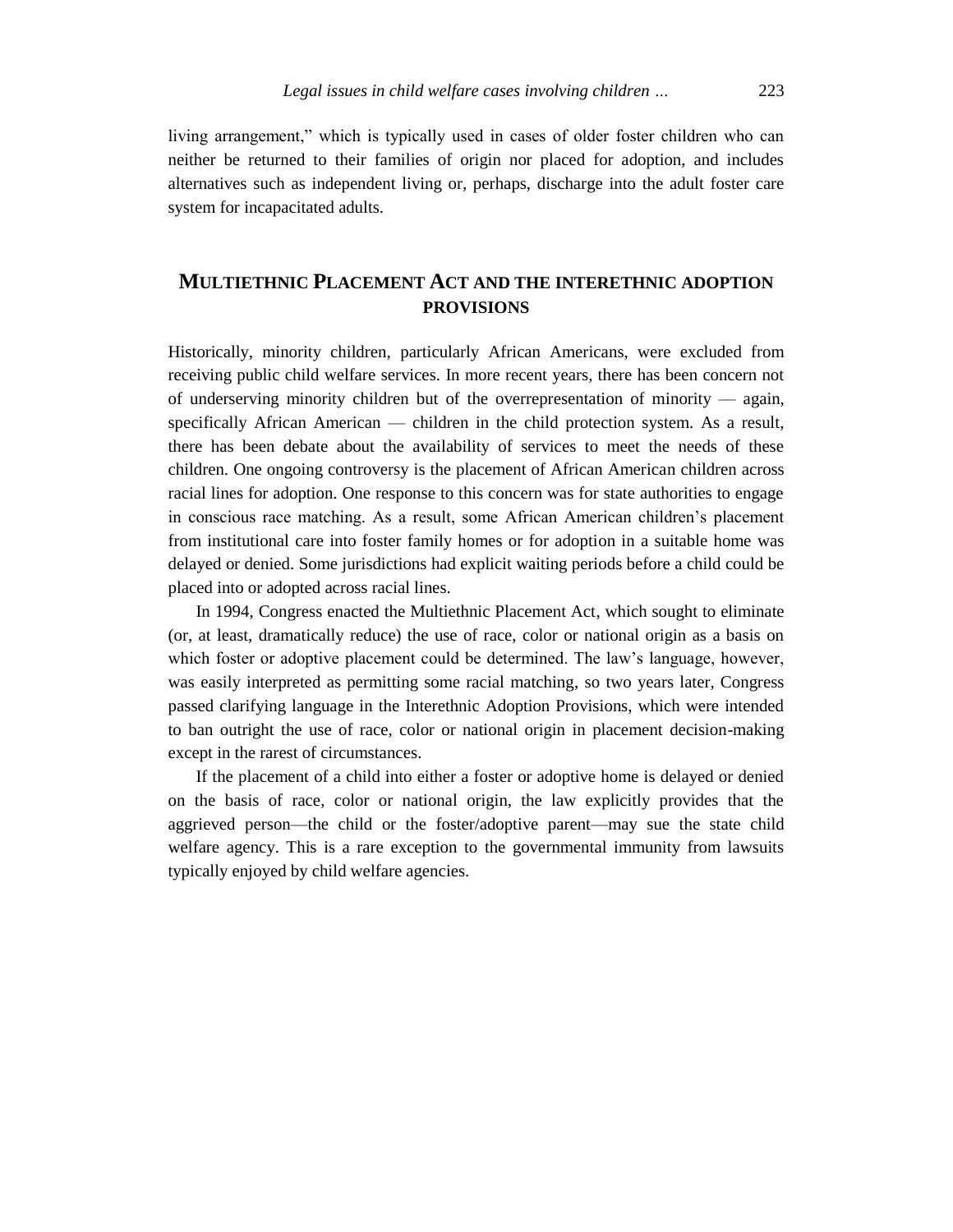### **THE FOSTER CARE INDEPENDENCE ACT**

Each year, approximately 20,000 children age out of the foster care system. Many of these youth are ill-prepared to make a successful transition to young adulthood. Historically, most had not graduated from high school, many were ending up homeless, nearly half were themselves parents, and some 80% of them were unable to support themselves financially. To address the unique problems facing this sub-population of the foster care population, Congress enacted The Foster Care Independence Act in 1999, commonly known as the "Chafee Act," so named for its author, Senator John Chafee (1922-1999).

The Chafee Act provided a separate funding stream to states to allow them to develop programming for children who were in the foster care system on or after their  $14<sup>th</sup>$  year birthday. In addition to providing Medicaid coverage for these youth until the age of 21 years, the Act required that foster parents of these youth be specially trained to meet their needs and that state agencies assist youth in developing independent living skills such as how to seek employment and how to manage a household budget. Agencies were also to provide assistance with completing high school and making the transition to job training or college. The law also provided additional adoption subsidies to encourage and support the adoption of these older children.

In 2008, the Congress amended Title IV-E to allow states to extend these youth in the foster care system until their  $21<sup>st</sup>$  year birthday. It also mandated that state agencies develop a personalized, youth-directed plan for each youth in order to address the transition to adulthood, including educational, housing, health insurance, and other considerations.

## **INDIAN CHILD WELFARE ACT**

In 1978, in an effort to respond to overzealous child welfare practices aimed at assimilating Indian children into the dominant culture through unnecessary removals, Congress enacted the Indian Child Welfare Act (ICWA). Unlike the other federal child welfare laws discussed in this chapter, which are funding statutes, the ICWA is substantive law. That is, unlike the funding statues, which the states may choose to follow or not (if they choose not to, of course, they will not be able to draw down some or all of the federal funding they would be able to draw down if they complied), the states are mandated to comply with the ICWA in every child protection case involving an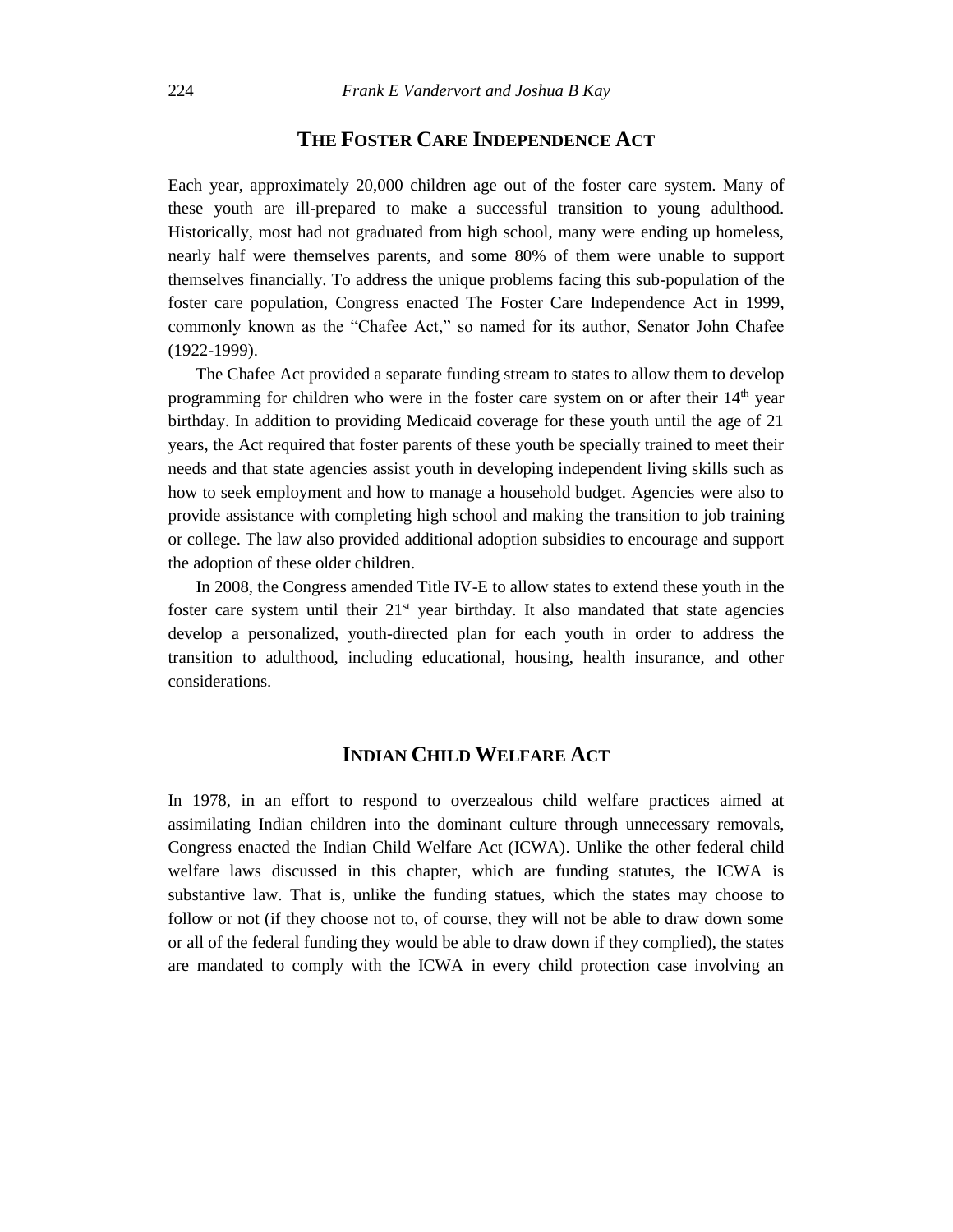"Indian child." This distinction results because the Constitution of the United States explicitly reserves to the Congress the authority to make laws relating to the Indian tribes.

Two threshold issues are important to keep in mind regarding the application of the ICWA. First, the law defines an "Indian child" as "any unmarried person who is under age eighteen and is either (a) a member of an Indian tribe or (b) is eligible for membership in an Indian tribe and is the biological child of a member of an Indian tribe." The federal government has given formal recognition to 567 "tribal entities" across the country. Of note, it is possible for a child to be of Native American ancestry but not qualify as an "Indian child" within the meaning of the law, because each tribe defines for itself its tribal eligibility requirements. Some, but not all, tribes have a blood quantum requirement. Secondly, unlike child protection proceedings involving non-Indian children, in a proceeding involving an "Indian child" the child's tribe is a party to the proceeding. Thus, the tribe or the parents may, generally speaking, elect to move the case from the state court to a tribal court. Alternatively, the tribe may intervene as a party to and participate in a state child protection proceeding.

When an "Indian child" resides on a reservation, state courts may make only emergency orders that are necessary to ensure a child's immediate safety. In situations such as this, the law provides that the case must be transferred the tribal court. Most tribes that have tribal courts have separate child welfare codes. However, these codes are substantially similar to state child welfare codes. As with state child protection systems, the various federal laws allow tribes to access federal funding to support their child protection efforts so long as the tribal system meets the federal requirements.

The ICWA provides a unique set of procedures applicable to cases of Indian children that are explicitly intended to make it more difficult to remove an Indian child from his or her home. The law accomplishes this goal in several ways. First, it increases the amount of evidence (i.e., the standard of proof) which state authorities must present to a court before an Indian child may be removed from the home. While a non-Indian child may typically be removed from the home based upon a showing of probable cause that a child has been harmed, before an Indian child may be removed, the state authorities must present clear and convincing evidence. This is the same standard by which the parental rights of a non-Indian child's parent may be permanently terminated. To terminate the rights of an Indian child's parents requires proof beyond a reasonable doubt, the highest standard of proof known to the law, which is typically used to convict a defendant of a criminal offense.

The ICWA also requires that at both the removal stage and the termination of parental rights stage in a child protection proceeding state authorities prove that "active efforts" have been made to maintain or reunify the Indian family. The Bureau of Indian Affairs within the Department of the Interior in 2015 issued updated guidance for state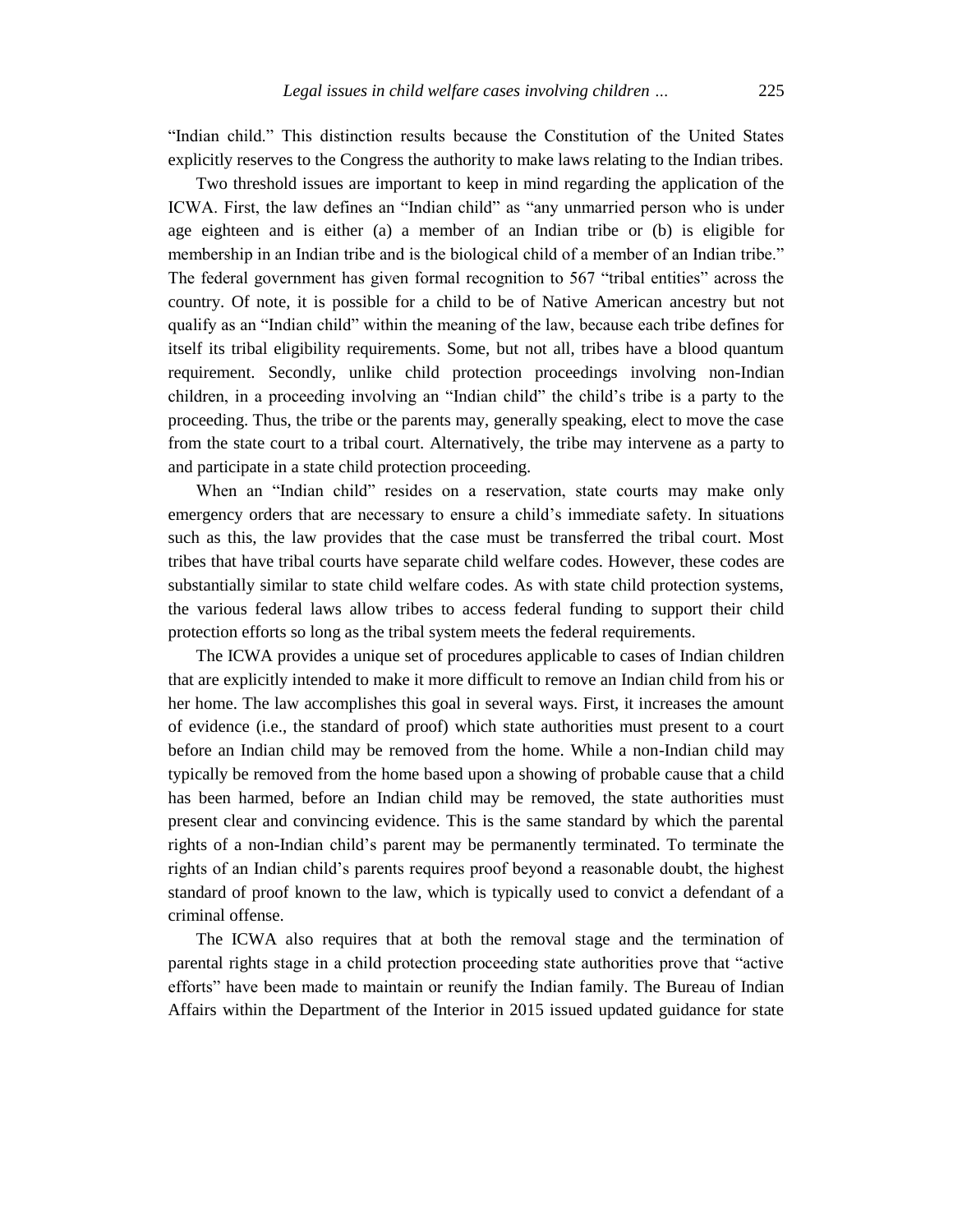authorities in applying the ICWA. (26) It said that, "Active efforts are intended primarily to maintain and reunite an Indian child with his or her family or tribal community and constitute more than reasonable efforts" as required by other federal funding legislation. The BIA provides examples of "active efforts," including:

- "Identifying appropriate services and helping the parents to overcome barriers, including actively assisting the parents in obtaining such services."
- "Taking into account the Indian child's tribe's prevailing social and cultural conditions and way of life, and requesting the assistance of representatives designated by the Indian child's tribe with substantial knowledge of the prevailing social and cultural standards."
- "Offering and employing all available and culturally appropriate family preservation strategies."
- "Completing a comprehensive assessment of the circumstances of the Indian child's family, with a focus on safe reunification as the most desirable goal."

Some question the viability of the ICWA given that consideration of race in matters of public decision-making is restricted, and ask how the ICWA squares with the Multiethnic Placement Act and the Interethnic Adoption Provisions. The basic answer is that tribes are sovereign nations, and enrollment in a tribe constitutes a political designation rather than a racial or ethnic classification.

In response to the enactment of the ICWA, several states—e.g., Iowa, Michigan, Minnesota—have enacted comparable statutes at the state level. These statutes may be more expansive or protective than the federal law, and therefore may apply to children and families that would not be covered under the federal ICWA.

# **APPLICATION OF DISABILITY LAW TO CHILD WELFARE CASES: THE AMERICANS WITH DISABILITIES ACT AND SIMILAR LAWS**

The services provided in child welfare cases to prevent the removal of a child from a parent's custody or to reunify a family often are designed to address parenting problems identified by the child welfare agency. These problems with parenting may be the ones that prompted agency involvement in the first place or may be ongoing or new concerns that contribute to continued foster care placement. In contrast, less attention may be paid to the social service and educational needs of children involved in the child protection system. Child welfare agencies need to carefully ascertain what kinds of assistance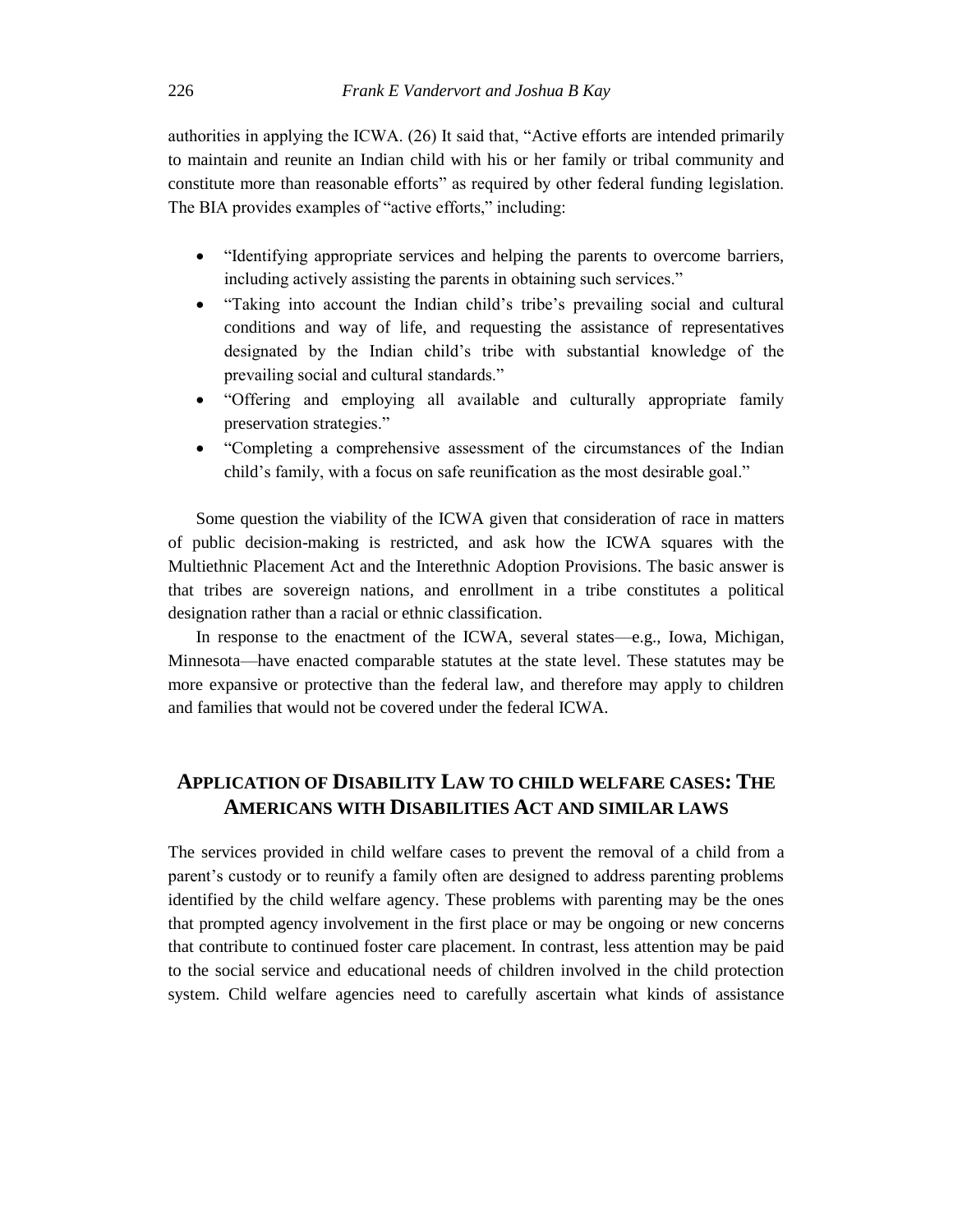children may require, and special attention must be paid to ensuring that the needs of children with disabilities are met.

It is well-established that any services provided to parents by child welfare and associated agencies must reasonably accommodate a parent's disability under Title II of the Americans with Disabilities Act (ADA) (26). If these services do not reasonably accommodate a parent's disability, they may not be considered "reasonable efforts" by the courts, jeopardizing the state's access to federal funding in that case and potentially interfering with later efforts by the agency to terminate the parent's rights. Similarly, but perhaps considered less frequently by child welfare agencies and the service providers with whom they work, the ADA also protects children with disabilities. Therefore, any services provided to a child with a disability must accommodate that disability such that the child has an opportunity to benefit from the service as much as a non-disabled child might.

The ADA is a federal civil rights law that is designed "to provide clear, strong, consistent, enforceable standards addressing discrimination against individuals with disabilities" (27). It is not the only law to do so. For example, Section 504 of the Rehabilitation Act of 1973 also addresses disability discrimination, but only in entities that receive federal funding (28). Many organizations and agencies providing services to children in the child welfare system receive federal funds, so Section 504 would apply to them much as the ADA does. So too would analogous state disability rights statutes where they exist. Because the application is quite similar between these statutes, and the ADA is the more encompassing federal law, this chapter focuses on how the ADA applies in these cases. Readers should simply be mindful that other disability rights laws are likely to apply as well.

#### **APPLICATION OF THE ADA**

The threshold for whether the ADA applies to a child in a given child welfare case is whether the child has a disability. Disability is defined as "(A) a physical or mental impairment that substantially limits one or more major life activities of [the] individual; (B) a record of such an impairment; or (C) being regarded as having such an impairment" (29). Whether a person is disabled is to "be construed in favor of broad coverage" (30). The statute provides a non-exhaustive list of many "major life activities," both physical and cognitive, that may be limited and therefore fall under the Act (31). These include learning, reading, concentrating, thinking, and communicating, all tasks that are germane in educational and other contexts, such as psychotherapy and health care, in which children may engage. Impairments in these and other areas of functioning may interfere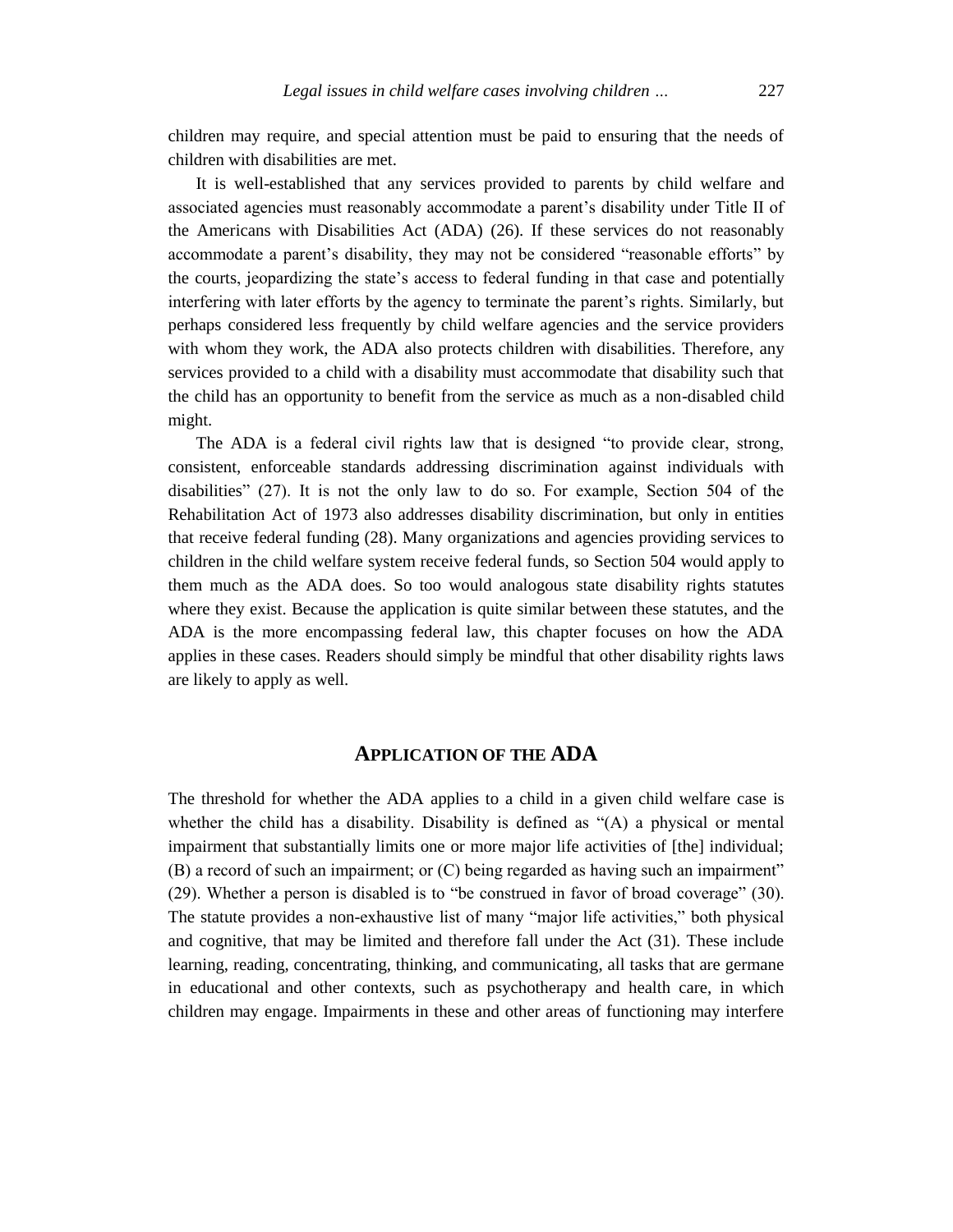with a child's ability to benefit from services provided by child welfare and other agencies if reasonable accommodations are not made.

Unless the agency will stipulate to the fact that a child is disabled or has portrayed the child as disabled in its court pleadings or other documents or verbal statements, evidence of disability will be needed to trigger ADA protections. This evidence may include information from medical and mental health evaluation reports or other records, Social Security determinations, or educational evaluations and records. Although child welfare agencies frequently describe disabling impairments in parents, it is less common for them to note how the child functions in different domains. Therefore, practitioners should not rely on the agency to "tip them off" to a child's disability, and thorough evaluation of the child is a critical component of ensuring that any disabilities are identified and accommodated.

Sometimes, however, the agency does report that the child has a disability or describes the child's functional status in a way that implies that it regards the child as disabled. In these cases, the ADA applies. Under the ADA, disability may be inferred if a person is treated by a public entity as having an impairment that substantially limits a major life activity (32). In essence, this treatment by the agency amounts to the child being regarded as having an impairment, thereby triggering ADA protections.

In order to be eligible for ADA protection, the child must be a "qualified individual with a disability," which is defined as a person who, "with or without reasonable modifications," "meets the essential eligibility requirements for the receipt of services or the participation in programs or activities provided by a public entity" (33). There is no doubt that children with disabilities who are involved in child welfare proceedings are eligible to receive services from the agency and are therefore qualified individuals under the ADA. Finally, child welfare agencies are clearly public entities, including private agencies that enter into contracts with the state or county child welfare agency to do work that would otherwise fall to the public agency. Therefore, they are required to follow the requirements of the ADA. It is important to note that the ADA applies to child protection agencies regardless of whether the case is court-involved. Child welfare agencies take only a small fraction of cases to court, mostly when children must be removed from the custody of their parents. Many cases are handled by the agency directly with the families involved and never go to court, and in all of these matters, the agency must comply with the ADA. Therefore, the agency must accommodate the disabilities of the parents and children with whom they work, from ensuring accessibility to agency and other facilities to providing any educational materials in an accessible format and using training approaches tailored to the needs of the individual.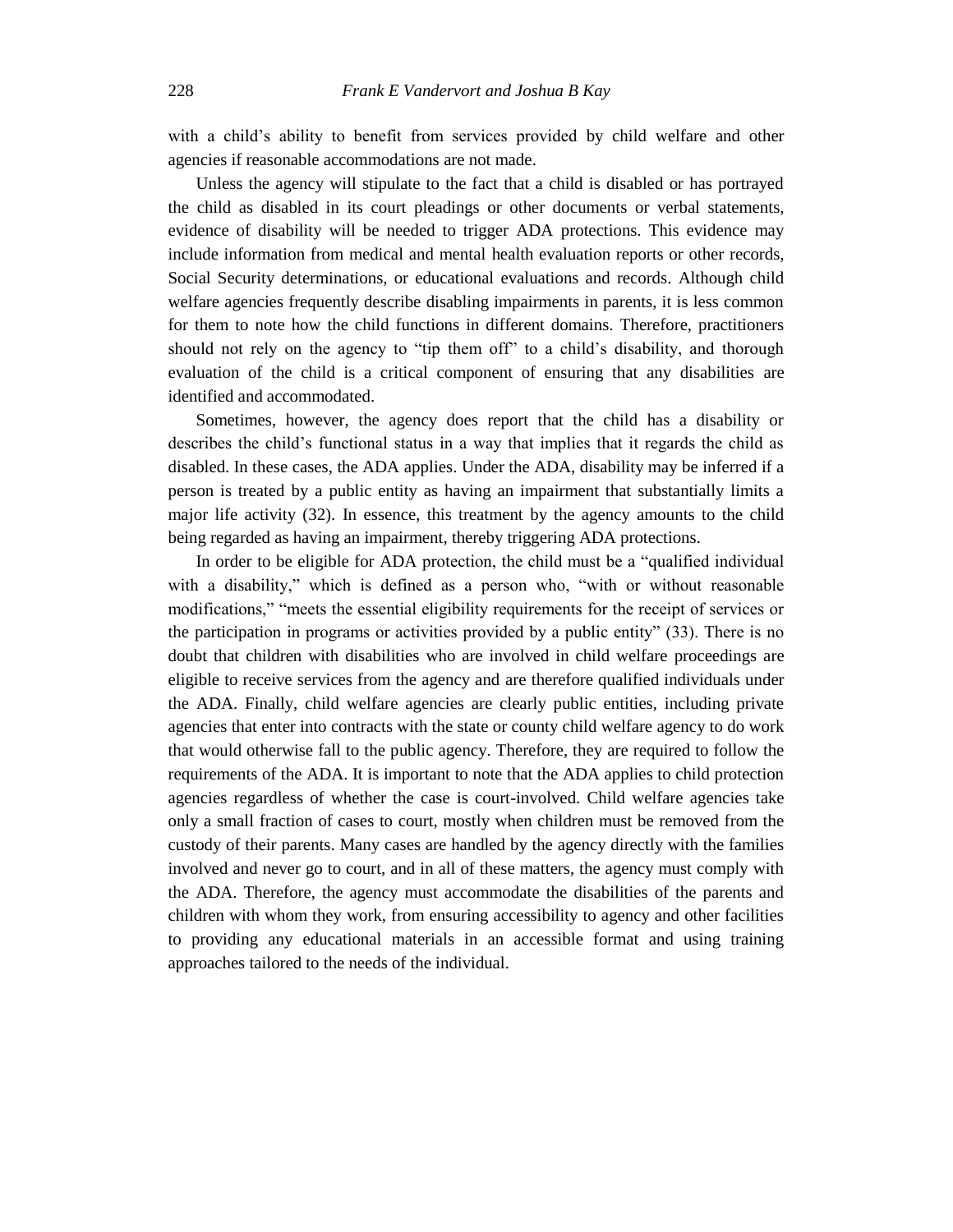#### **DEVELOPING REASONABLE ACCOMMODATIONS**

When reasonable accommodations are required in order to meet the needs of a child with a disability who is receiving services, it is important to think carefully about exactly what kinds of accommodations might be in order. That determination may rely on having a thorough assessment, which may need to be a multidisciplinary assessment, of the child's needs. That assessment should take a "functional" view of disability. The functional view emphasizes the child's actual, functional abilities across whatever domains are relevant (34). Therefore, a functional evaluation may reveal how the child learns best or applies what he or she learns, or how the child navigates the word physically, or the child's behaviors in various circumstances, and the like. In addition, the functional perspective emphasizes the interaction of the individual and his or her environment, recognizing that the environment itself, including not only physical barriers but also policies, attitudes, and teaching styles, can be disabling or contribute to diminished functioning (35). A functional approach provides the most guidance in planning interventions, including how best to accommodate the disability.

In contrast, a "categorical" view of disability emphasizes the criteria for various categories of disability, such as a type of mental illness, intellectual disability, or a specific physical disability, much like a medical diagnosis. (34) The categorical approach reveals little about the person's actual functioning and thus provides scant information for the purpose of service planning and reasonable accommodations. Unfortunately, many professionals are tempted to approach disabilities categorically, because it is easier to diagnose and label than it is to do a deeper, more meaningful assessment. Over-reliance on the categorical approach contributes to service provision that is not tailored to the actual needs of the individual.

Given the complexities of disability coupled with the trauma history that is inherent to most child protection cases, the gold standard for an assessment that is likely to result in excellent service planning tailored to the child's needs is multidisciplinary, traumainformed assessment completed by a team that has expertise in working with children with disabilities. These types of evaluation can yield rich data that effectively guide interventions across the medical, mental health, and educational spectra. When considering reasonable accommodations, there are no set approaches, and it is best to consult with the child if he or she is old enough, his or her parents, providers who may have worked with the child in the school, medical, and mental health contexts, and expert evaluators in order to determine what accommodations may be needed.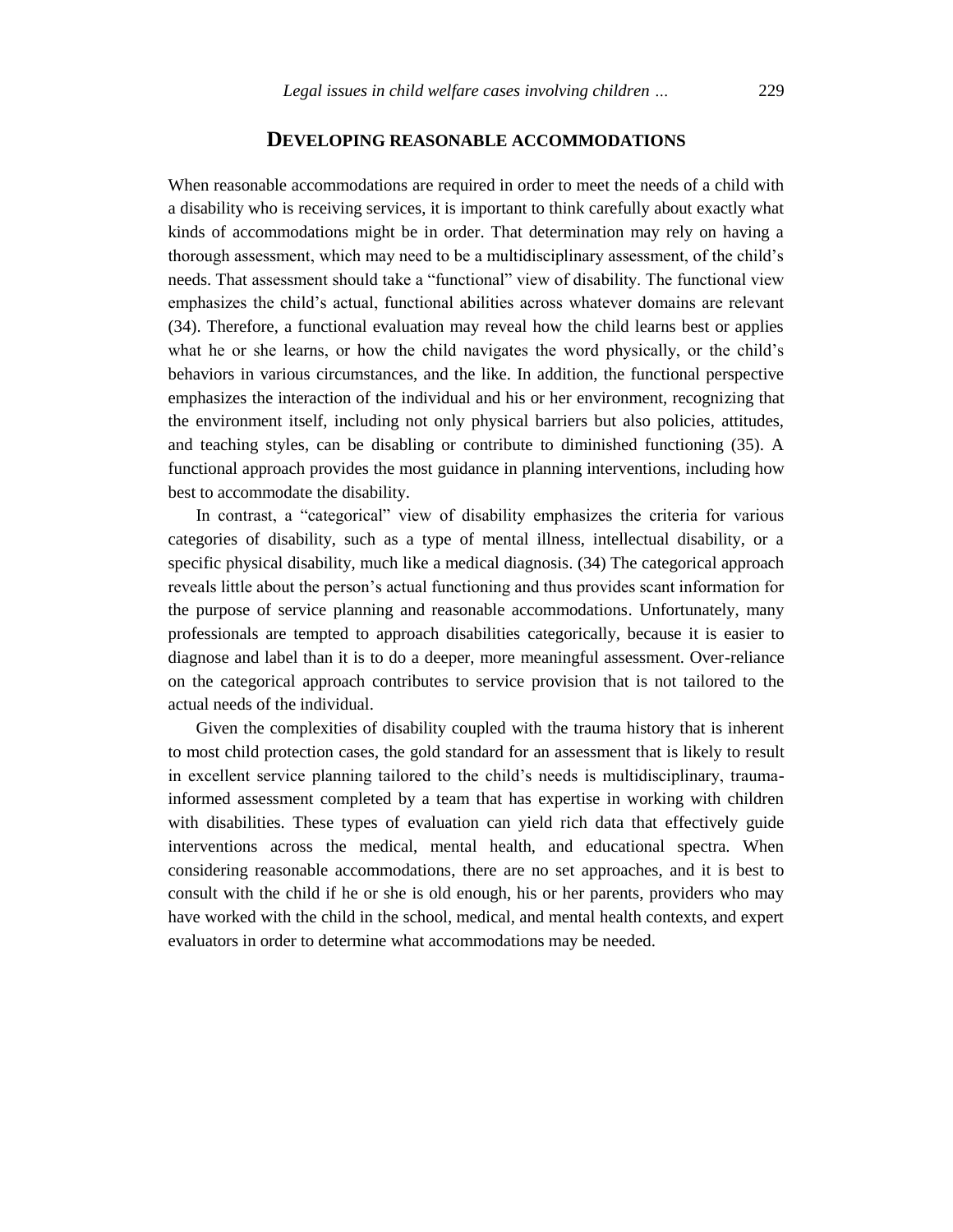#### **SPECIAL EDUCATION LAW**

It is critical to consider the educational needs for every child in the child welfare system, and children with disabilities may encounter extra challenges in school. They also are supposed to receive specific protections. Children with disabilities are legally entitled to receive a "free, appropriate public education" (FAPE), and the special education system is intended to provide them with just that (36). The Individuals with Disabilities Education Act (IDEA) is the main federal law that governs the provision of special education services, though the ADA and Section 504 of the Rehabilitation Act of 1973 can be useful as well. A special education program is deemed appropriate if it was created through an Individualized Education Program (IEP) process and is reasonably calculated to confer educational benefit (37). Through special education, children with disabilities can receive specialized instruction, adapted transportation to and from school, various therapies, and a wide range of supplementary aids and services, including assistive technology devices, to the extent that any of these services are needed in order for the child to receive a FAPE (38).

Generally, education rights flow through the *parents* of children, not the children themselves. If a child with a disability remains with his or her parent during the pendency of a child welfare case, the parent can seek special education services for the child. Assistance from the child welfare agency in doing so may be necessary and appropriate, but the caseworker cannot sign an IEP. If a child is in foster care, a parent can still seek special education services, as can a foster parent (39). In addition, the court may designate an educational surrogate for the purposes of special education planning if a child is a court ward (40).

A written referral indicating that a student may need special education services begins the process. School personnel may write these referrals, as can parents, guardians, or foster parents. The referral triggers an evaluation to determine the child's eligibility. Special education evaluations must be designed to assess both the student's eligibility and the student's educational needs in order to inform what services should be put into place (41). IDEA has numerous eligibility categories, such as cognitive impairment, specific learning disability, speech and language impairment, etc., but it is important to note that the category does not determine or limit what services the child might receive (42). Rather, the category simply makes the child eligible for all necessary services to benefit from his or her education. Therefore, advocates and caregivers should consider the eligibility category merely as a means of entry into the special education system. Once a parent or other caregiver consents to an evaluation, the school district has sixty calendar days or less to complete it (43).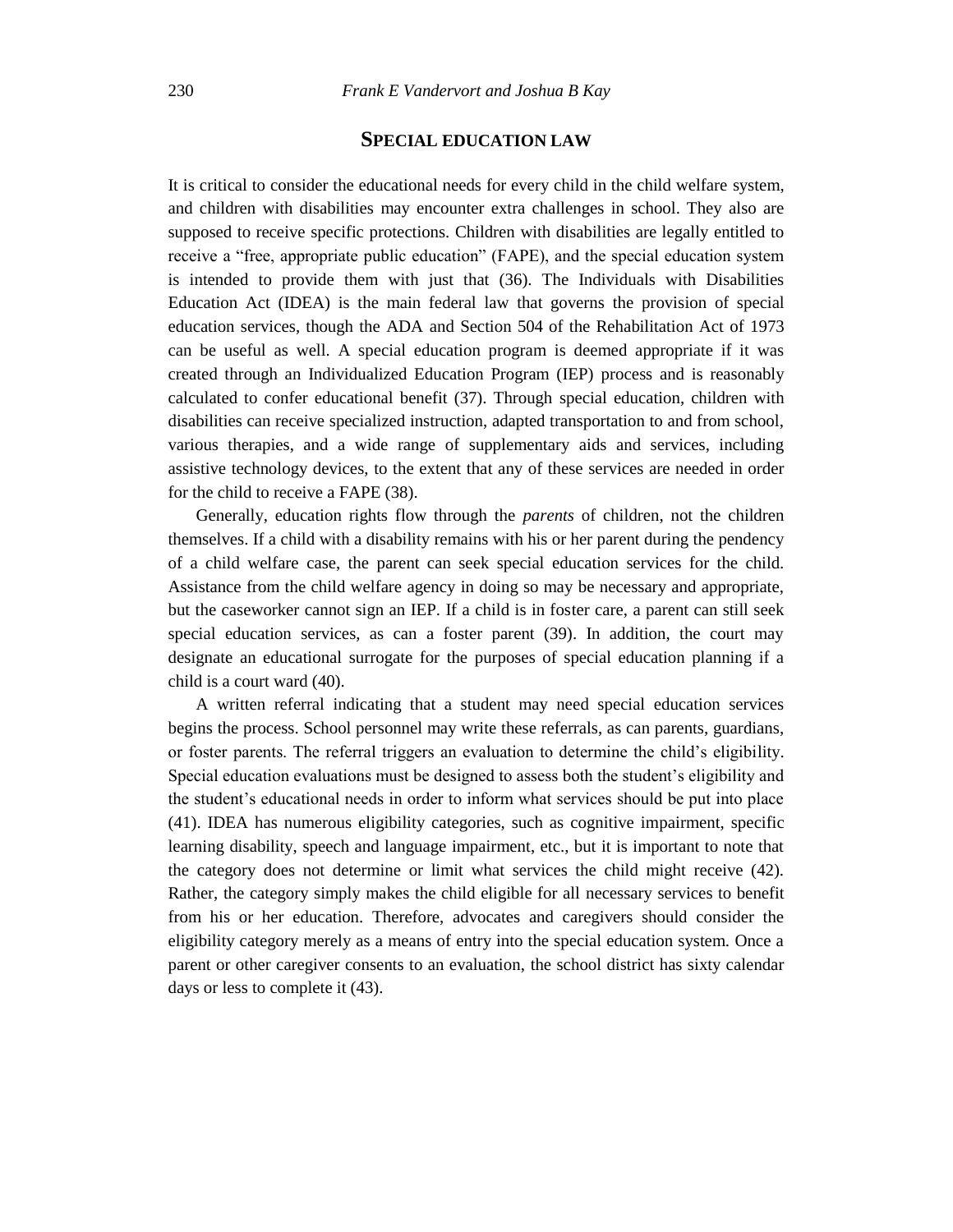Once an evaluation is completed, an Individualized Education Planning Team (IEPT) is convened to determine the student's eligibility for special education services based on the evaluation. As noted above, if a student is eligible for special education services, an Individualized Education Program (IEP) must be developed by the IEPT (44). The IEP must be reassessed at least yearly, and either the school or parent can request that an IEP meeting be held sooner if needed. The child must be educated in the least restrictive environment that is appropriate to meet his or her needs (45). The IEP should indicate the settings in which services will occur, exactly what services will be provided, how long and how often services will be provided, the student's current level of functioning, how progress will be measured, and any supplementary aids or services that are necessary for the student to receive a FAPE. The goals for what the student is expected to achieve in the following year should be clear, objective, and measurable. Special education students must be included in state educational testing, albeit with accommodations, or in alternate assessments if they cannot participate in state educational testing even with accommodations (46).

For children in foster care, all of this may be more difficult to accomplish, especially if the child has changed schools. If the parent is uninvolved, there may be a dearth of background knowledge about the child and his or her educational programming, even if the school has up to date records. Agency personnel and the child's lawyer should endeavor to bridge any gaps, which may include arranging for school personnel from the child's previous school to attend an IEP meeting and consult with the new school in an ongoing manner. Another option may be to advocate for a thorough re-evaluation.

Finally, caregivers and advocates should be aware that while IDEA is the primary legal scheme under which special education services are provided, some children with disabilities do not qualify under IDEA's eligibility categories. In such cases, the Americans with Disabilities Act or Section 504 of the Rehabilitation may still mandate that the school accommodate the child's disability. It is important to consult with a student advocacy center or with the state's Protection and Advocacy office for representation or advice about how to access special education services or other accommodations as appropriate. See www.ndrn.org for a list of state Protection and Advocacy offices.

#### **SOCIAL SECURITY**

Children with disabilities may be eligible for Supplemental Security Income (SSI) payments from the Social Security Administration. For SSI purposes, a child is considered disabled if he or she is under 18 years of age and "has a medically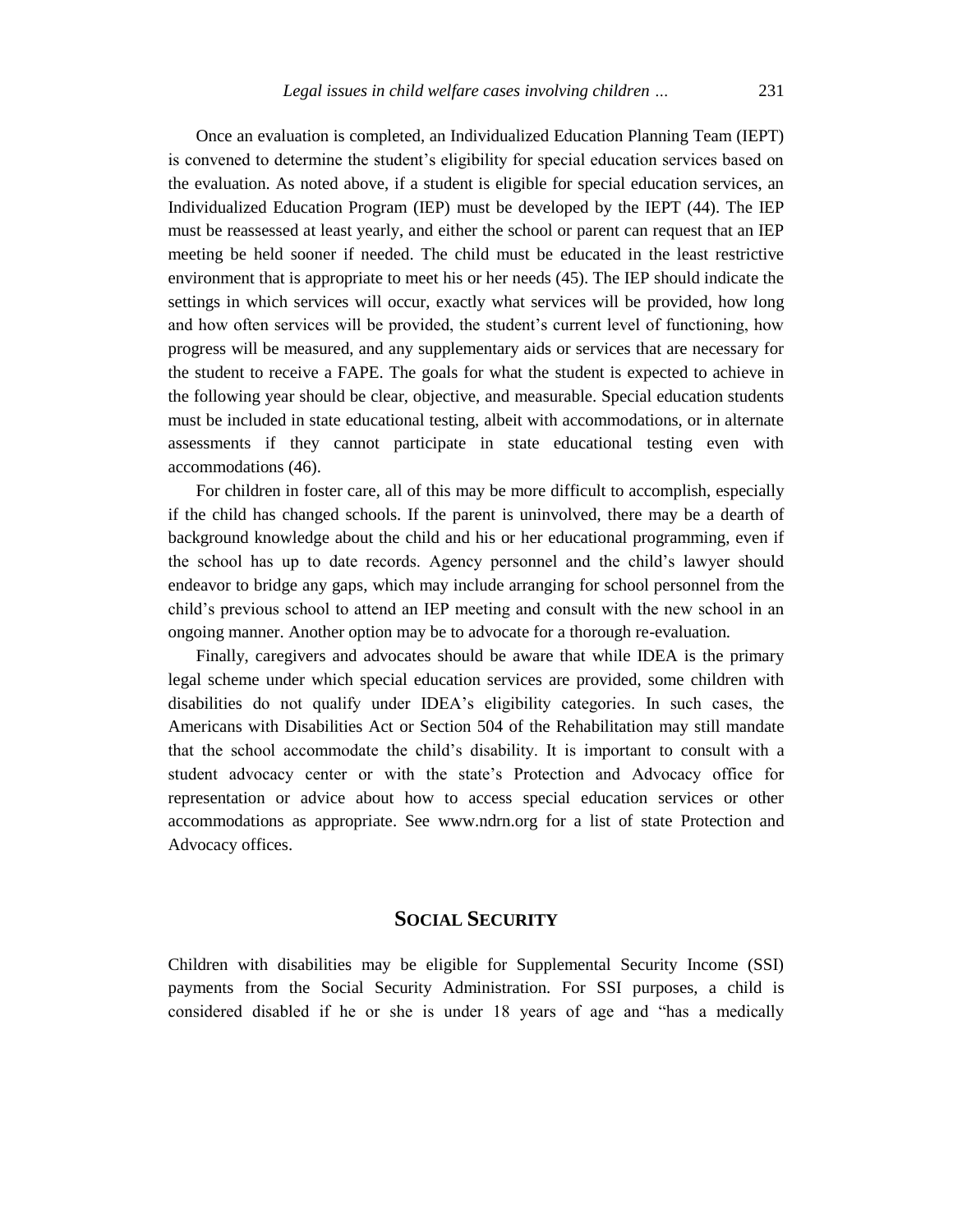determinable physical or mental impairment, which results in marked and severe functional limitations, and which can be expected to result in death or which has lasted or can be expected to last for a continuous period of not less than 12 months" (47). If the child is in foster care, SSI payments will go to the child welfare agency to offset the cost of the child's care. Despite the fact that such payments might not appear to benefit the child directly, it is important to apply for SSI benefits if the child might be eligible. The child's disability may require ongoing financial support beyond the time that the child is in foster care, and either the child's family of origin or the child's adoptive family could benefit substantially from SSI payments, materially improving the child's standard of living. If a child is in foster care, the child welfare agency should apply for SSI benefits on the child's behalf.

To determine whether the child is disabled and therefore eligible for SSI benefits, Social Security requires detailed information about the child's condition and how it affects his or her functioning in daily life, including at home, in school, and in other contexts. Reports or other data from doctors, therapists, teachers, etc., also provide information for the eligibility determination. Unfortunately, it may be difficult to gather adequate medical and school records for children in foster care, especially if they have changed schools or providers and records have not transferred successfully, but it is important to try to do so. Also, the income and resources of the child's household will be considered in the SSI eligibility determination—if income and resources are more than the allowed amount, the child will not be eligible for SSI payments. However, this requirement should not affect children living in foster care.

#### **CONCLUSION**

It is inevitable that some children with disabilities will come to the attention of child protection authorities or that maltreated children will become disabled. This chapter has addressed the legal framework for addressing the needs of children when these two phenomena intersect. It has summarized the constitutional framework governing relationships between parents, child, and the state and provided an overview of important federal child protection and disability law. It is essential that child welfare agency caseworkers, lawyers, and other professionals consider a child's disability in the course of a child protection case and seek expert consultation as necessary so as to ensure that children's needs are met.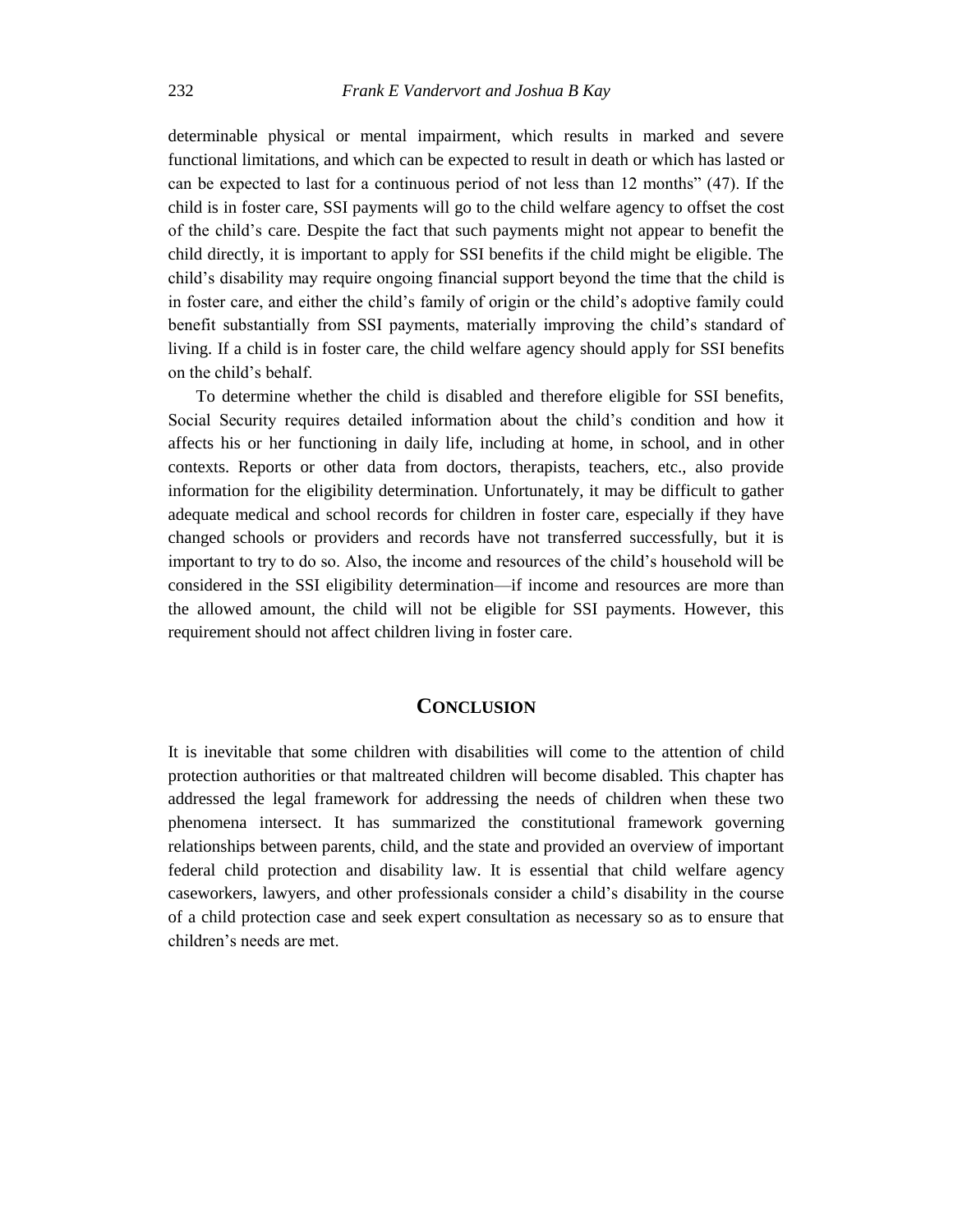#### **REFERENCES**

- [1] US Department of Commerce, Economic and Statistics Administration, U.S. Census Bureau. School—aged children with disabilities in the U.S. Metropolitan Statistical Areas: 2010. Washington, DC: US Census Bureau, 2011.
- [2] Cappozzola R. Uncle Same wants you: World War I and the making of the modern American citizen. London: Oxford University Press, 2008.
- [3] Meyer v. Nebraska, 262 U.S. 390 (1923).
- [4] Pierce v Society of Sisters, 268 U.S. 510 (1925).
- [5] Prince v. Massachusetts, 321 U.S. 158 (1944).
- [6] Parham v. J.R., 442 U.S. 584 (1979).
- [7] Wisconsin v Yoder, 406 U.S. 205 (1972).
- [8] Moore v. City of East Cleveland, Ohio, 431 U.S. 494 (1977).
- [9] Troxel v. Granville, 530 U.S. 57 (2000).
- [10] Stanley v. Illinois, 405 U.S. 645 (1972).
- [11] Lehr v. Robertson, 463 U.S. 248 (1983).
- [12] Santosky v. Kramer, 455 U.S. 745 (1982).
- [13] Doe v Oettle, 293 N.W. 2d 760 (Mich. 1980).
- [14] DeShaney v. Winnebago County Department of Social Services, 489 U.S. 189 (1989).
- [15] Lassiter v. Department of Social Services, 452 U.S. 18 (1981).
- [16] Reist v Bay Circuit Judge, 241 N.W.2d 55 (Mich. 1976).
- [17] Boyer BA. Justice, access to the courts, and the right to free counsel for indigent parents: The continuing scourge of Lassiter v. Department of Social Service of Durham. Loyola U Chicago Law J 2005;36:363-81.
- [18] M.L.B. v. S.L.J., 519 U.S. 102 (1996).
- [19] Mnookin RH, Weisberg, DK. Child, family, and state: Problems and materials on children and the law. New York: Aspen, 2009.
- [20] Kempe CH, Silverman FN, Steele BF, Droegemueller W, Silver HK. The battered child syndrome. JAMA 1962;181:17-24.
- [21] Vandervort FE. Mandated reporting of child maltreatment: Developments in the wake of recent scandals. APSAC Advisor 2012;24(4):3-9.
- [22] Child Welfare Information Gateway, About CAPTA: A legislative history, 2011. URL:https://www.childwelfare.gov/pubPDFs/about.pdf.
- [23] Gelles RJ. The book of David. How preserving families can cost children's lives. New York: Basic Books, 1996.
- [24] 705 Ill Comp Stat Ann § 405/1-2(1)(c).
- [25] Mo Ann rev Stat § 211.183(2).
- [26] Kay JB. Representing parents with disabilities. In: Guggenheim M, Sankaran VS (eds). Representing parents in child welfare cases. Chicago, IL: American Bar Association Books, 2015:253-68.
- [27] 42 U.S.C. § 12101(b)(2).
- [28] 29 U.S.C. § 794.
- [29] 42 U.S.C. § 12102(1).
- [30] 42 U.S.C. § 12102(4)(A).
- [31] 42 U.S.C. § 12102(2)(A)
- [32] 28 C.F.R. § 35.104; 42 U.S.C. § 12102(3)(A).